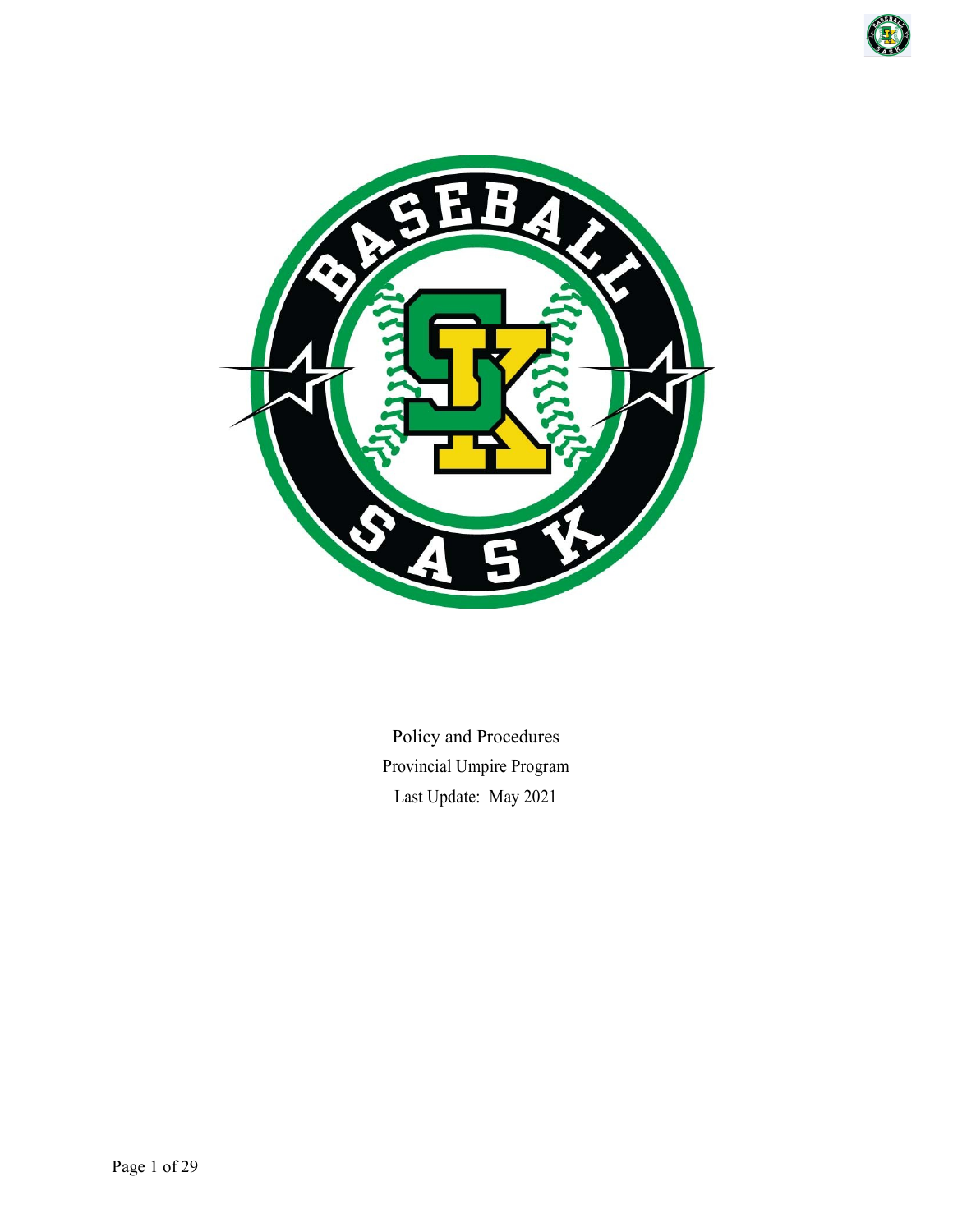

## **OBJECTIVES**

The following document is meant to serve as a guide to future committees as they further the sportofbaseballaswellasthefutureoftheumpiringfraternityintheprovince.Thefollowing arethe objectives of the provincial umpire program:

- 1) To provide the Baseball Saskatchewan Provincial Umpires' Committee with consistent guidelines and decision-making processes to most effectively administer the umpire program inSaskatchewan.
- 2) To provide a documented summarization of the Committee's policies and procedures tothe umpire population.
- 3) To establish best practices that will foster growth and improvement in any area of our mandate.
- 4) Toclearlyoutlinerolesandresponsibilitieswhichcoincidewithvariousroles withinour organization.
- 5) Toestablishcredibilityandtransparencywithourumpires,andwiththemembersof the Baseball Saskatchewan in regards to how we conduct our operations.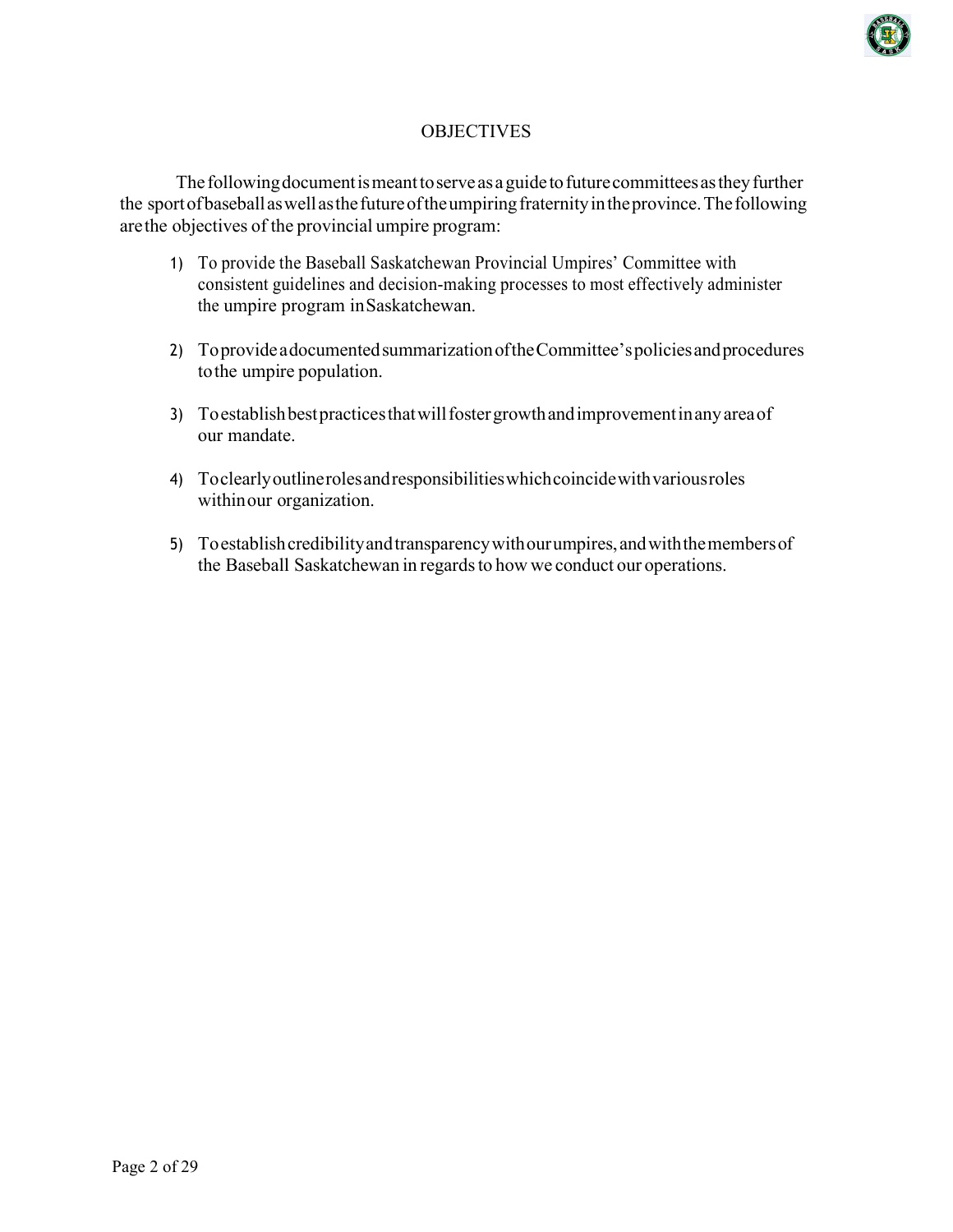

# **Committee Structure**

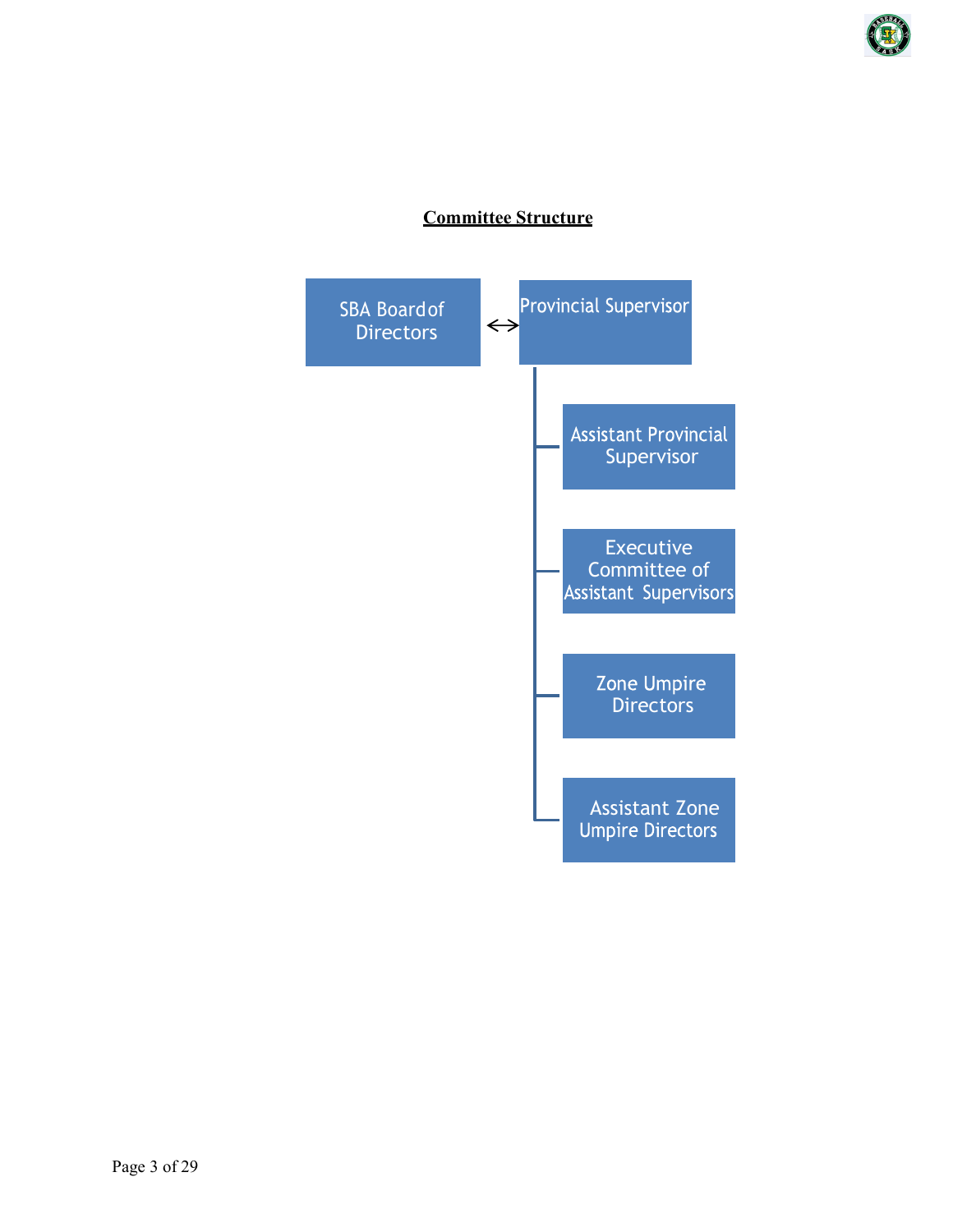

## **Umpire Committees**

- 1) High Performance
	- a. Responsibilities
		- i. Evaluation of units
		- ii. Selectionofumpirestochampionships
		- iii. Super clinics
		- iv. Level 3/4/5programs
- 2) Education
	- a. Responsibilities
		- i. Clinic Formats
		- ii. Clinic Publicity
		- iii. Course Conductor training
- 3) Grassroots
	- a. Responsibilities
		- i. Level 1 and 2 program
		- ii. Monitor levels
		- iii. Mentorship
		- iv. Awards
		- v. Recognition
		- vi. Appeals
- 4) Operations
	- a. Responsibilities
		- i. Operations manual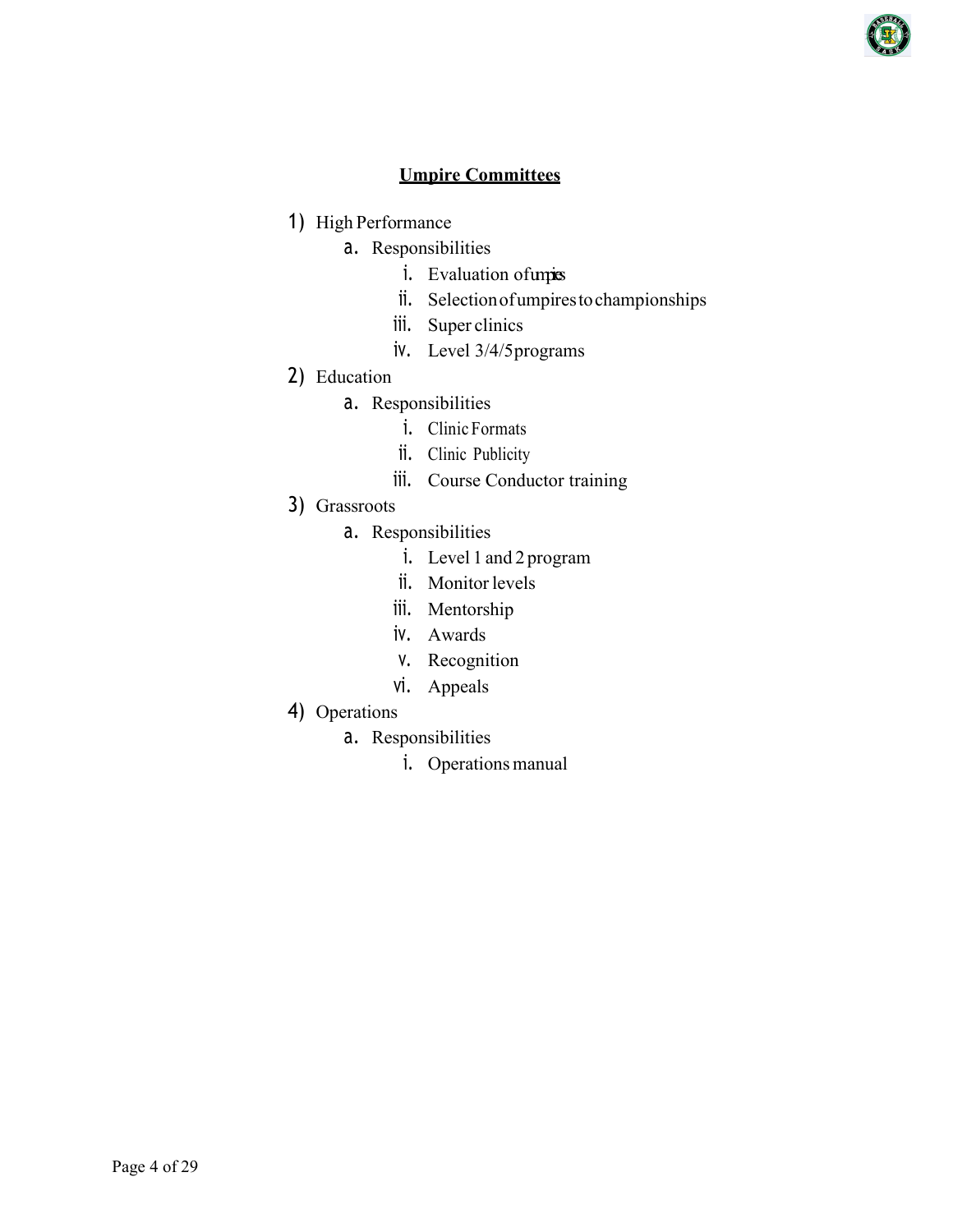

## **Provincial Supervisor**

### **Responsibilities**

- a) ActasaliaisonbetweentheBaseball Saskatchewanandtheumpire membership,
- b) Serve as Chairman of the Provincial Umpires' Committee,
- c) Develop and adhere to a budget for the administration of the umpire program,
- d) Selectumpiresforallnationalchampionships,allWesternCanadian championships, as well as the Senior AAA, Senior AA, Junior, and Midget AAA provincial championships,
- e) Select umpires for attendance at a Baseball Canada Caravan,
- f) Act as Saskatchewan's representative on the National Umpires' Committee,
- g) RepresentumpireinterestsonthePlayoffCommitteeoranyother Committeeas deemed necessary by the Baseball Saskatchewan,
- h) Responsible for applying any disciplinary sanctions (reprimand, suspension, etc.) towards any registered Saskatchewan umpire,
- i) Negotiateonbehalfoftheumpiresinanyagreements(i.e.officialsuppliers,etc.) that may involve the Saskatchewan umpire name or logo,
- j) Provide assistance and expertise to Umpire Zone Directors,
- k) ShallsubmitawrittenreportatallProvincialUmpires'Committeemeetingsandat the annual meeting,
- l) Member of the Executive Committee

### **Nomination**

- 1) Any individual wishing to run for the position of Supervisor of Umpires must notify the ExecutiveCommitteeinwritingatleastthirtydayspriortotheAnnual GeneralMeeting.
- 2) The current Supervisor shall be automatically considered for re-election unless otherwise indicated.
- 3) TheExecutiveCommitteeshallnotifyallCommitteemembersofthecandidates runningfor election at least twenty-one days prior to the Annual General Meeting.
- 4) The Supervisor of Umpires may only be selected from the existing pool of Provincial Umpires'Committee members.In otherwords, in orderto become the Supervisor of Umpires (pending appointment by the President) a member is required to hold a position (Assistant Supervisor, Zone Director, Past Supervisor, Registrar,orappointedMemberat Large) prior to the election.
- 5) Extenuating circumstances may exist in which the Committee may wish to elect an individual who is not part of the existing Committee. These cases require *unanimous consent*oftheAssistantSupervisorandeightZoneDirectorsinorderfor such an individual to be elected.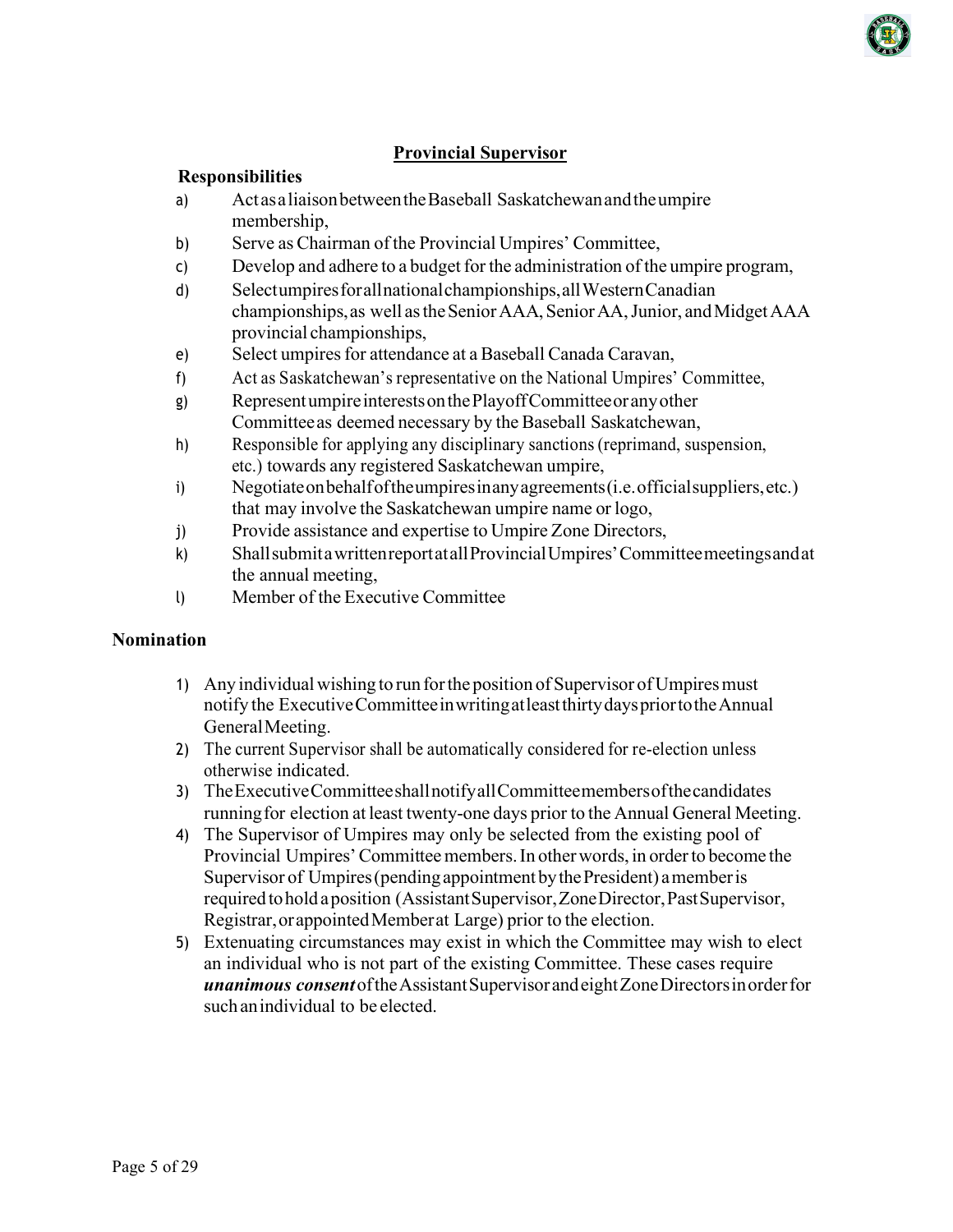

## **Election Process**

- 1) AnelectionforthispositionwillbeheldattheAnnualGeneralMeeting(usually heldin conjunction with the SBA Annual General Meeting).
- 2) Quorum forthe vote shall be established with the presence of over 50% of eligible voters.
- 3) Votingwillbedonebysecretballot.Ballotswillbecollectedandcountedby scrutineers. Scrutineers will be from Executive Committee /SBA Board of Directors
- 4) Write-invotesarepermittedprovidedthattheyaresubmittedtotheExecutive Committee prior to the Annual General Meeting. These votes must be brought to the Annual General Meeting and must remain sealed (in the original envelope) until the election. Voting by proxy is notpermitted.
- 5) In the event of a tie:
	- With more than two candidates, the individual with the least votes will be eliminated and another vote will be held.
	- With two candidates, another vote will be held. If there is still a tie after two votes, then the SBA Board Liaison cast the deciding vote.
	- A simple majority  $(50\% + 1)$  is required to win the election

### **Length of Term**

- 1) Eachtermis a twoyearandbeginsimmediatelyfollowingtheAnnualGeneral Meetingand ends at completion of the Annual General Meeting two years
- 2) There is no limit to the number of terms (consecutive or otherwise) that one individual may serve.

### **Resignation of Duties**

Inthe eventthat aSupervisorisunable tofulfill aportionofhisterm,amember ofthe Executive Committee shall assume supervisory duties until a replacement canbe appointedbythe President of the Baseball Saskatchewan. An emergency election shall be held to recommend a new supervisor to the SBA President prior to the Annual General meeting.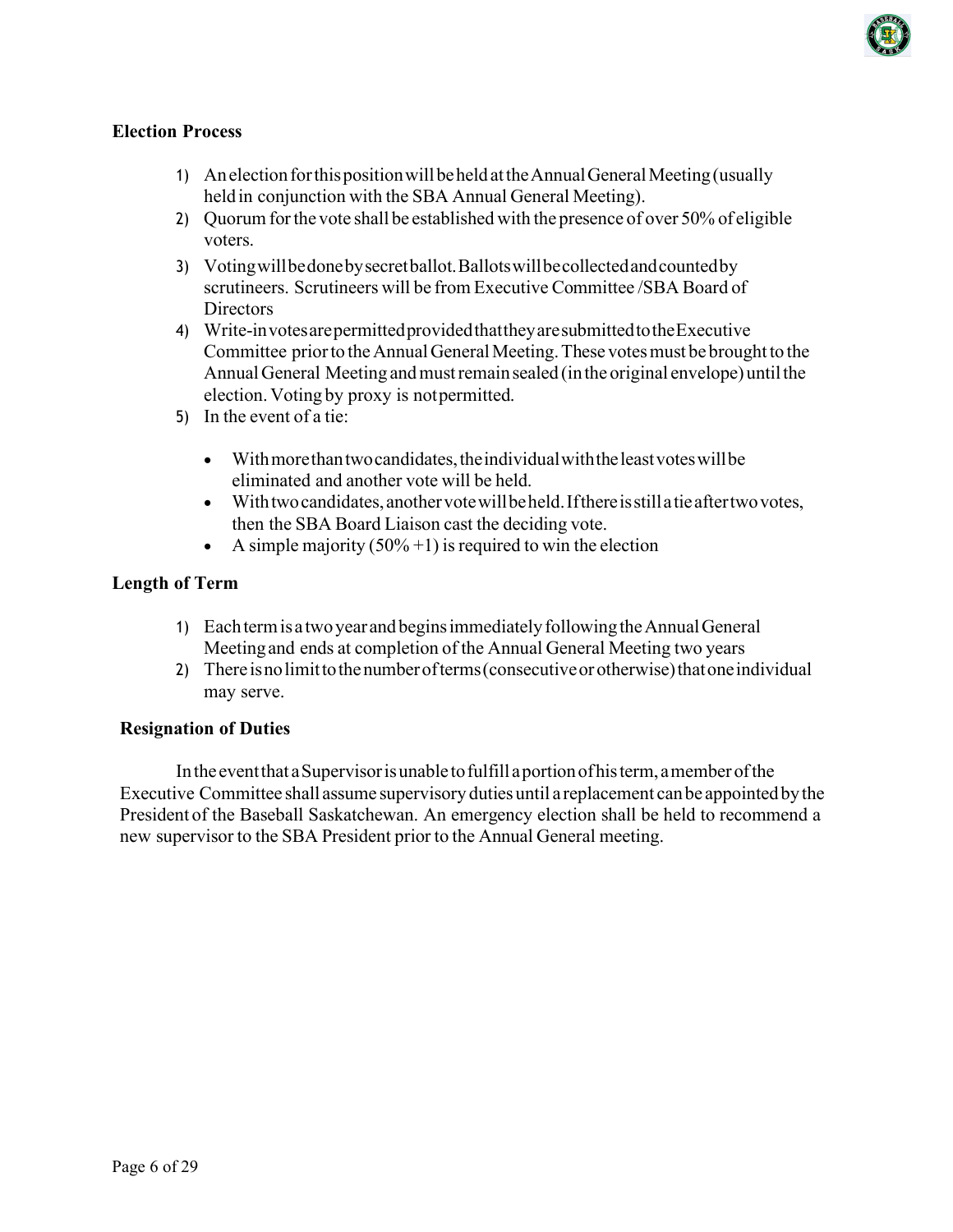

### **Assistant Provincial Supervisor**

#### **Responsibilities**

- a) Represent the Provincial Umpires' Committee, in the absence of the Provincial Supervisor,atanyBaseball Saskatchewanmeetingsor functions.
- b) Provide assistance and expertise to Umpire Zone Directors,
- c) ShallsubmitawrittenreportatallProvincialUmpires'Committeemeetingsandat the annual meeting,
- d) Special projects as mandated by the Provincial Umpires' Committee.
- e) Member of the Executive Committee

#### **Nominations**

- a) TheAssistantSupervisorwillbeelectedattheProvincialUmpires'CommitteeMeeting prior to the AGM. The term will be for 2 years to be elected in opposing years to the Provincial Supervisor.
- b) The position of Assistant Supervisor of Umpires must be submitted in writing to the Executive Committee at least thirty days prior to the Annual General Meeting.
- c) The current Assistant Supervisor will be automatically considered for re-election unless otherwise indicated.
- d) TheExecutiveCommitteeshallnotifyallCommitteemembersofthecandidates runningfor election at least twenty-one days prior to the Annual General Meeting.
- e) TheAssistantSupervisormustbearegisteredumpirewiththeBaseball Saskatchewan
- f) Is notrequired to be an existing member of the Provincial Umpires' Committee.
- g) Ifnonominationsaresubmittedorifelectedmemberresignstheirduties,the Executive Committee can appoint a member to this position until the position is in an electionyear.

#### **Elections**

- a) Voting will be done by secret ballot and ballots will be counted by scrutineers.
- b) In the event of a tie:
	- With more than two candidates, the individual with the least votes will be eliminated and another vote will be held.
	- Withtwocandidates,anothervotewillbeheld.Ifthereisstillatieaftertwovotes, then the Past Supervisor will cast the deciding vote.
- c) A simple majority  $(50\% + 1)$  is required to win the election.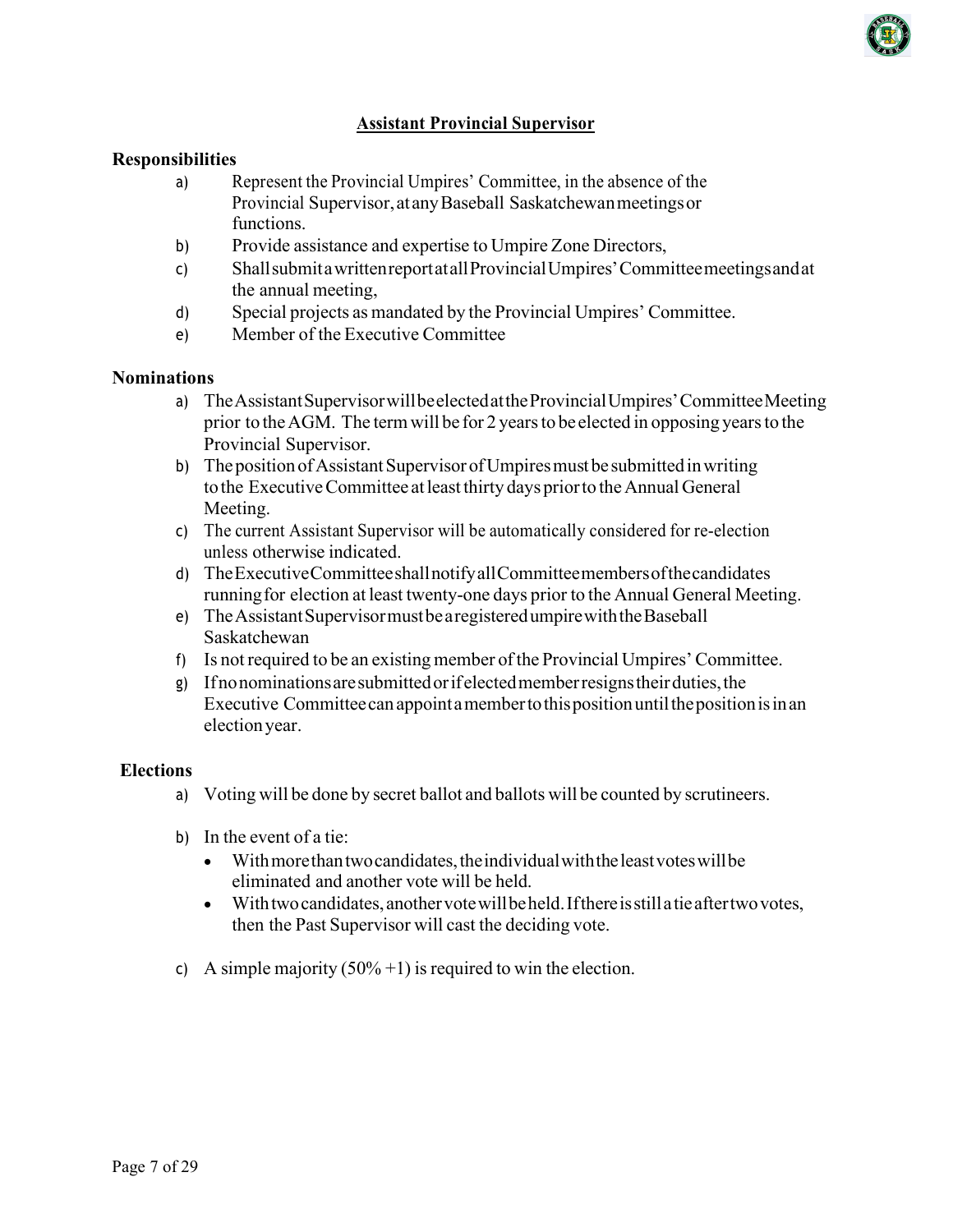

## **Executive Committee of Assistant Supervisors**

The Executive Committee is made up of the following:

- a) Provincial Supervisor
- b) Past Supervisor
- c) Assistant Provincial Supervisor
- d) Up to three (3) members-at-large

### **Purpose**

- a) Toplan and prepare for the many programs and initiatives that the Saskatchewan Umpire Program provides to its membership.
- b) Provide guidance to the Zone Umpire Directors when requested
- c) AideinimplementationofprogramsandinitiativeswhenrequestedbytheZone Umpire Directors
- d) Provide policy insights to govern and drive the Umpire Program

#### **Selection**

- a) Executive Committee will be convened on a yearly basis
- b) At-Large members will be appointed by the other members of the Executive Committee.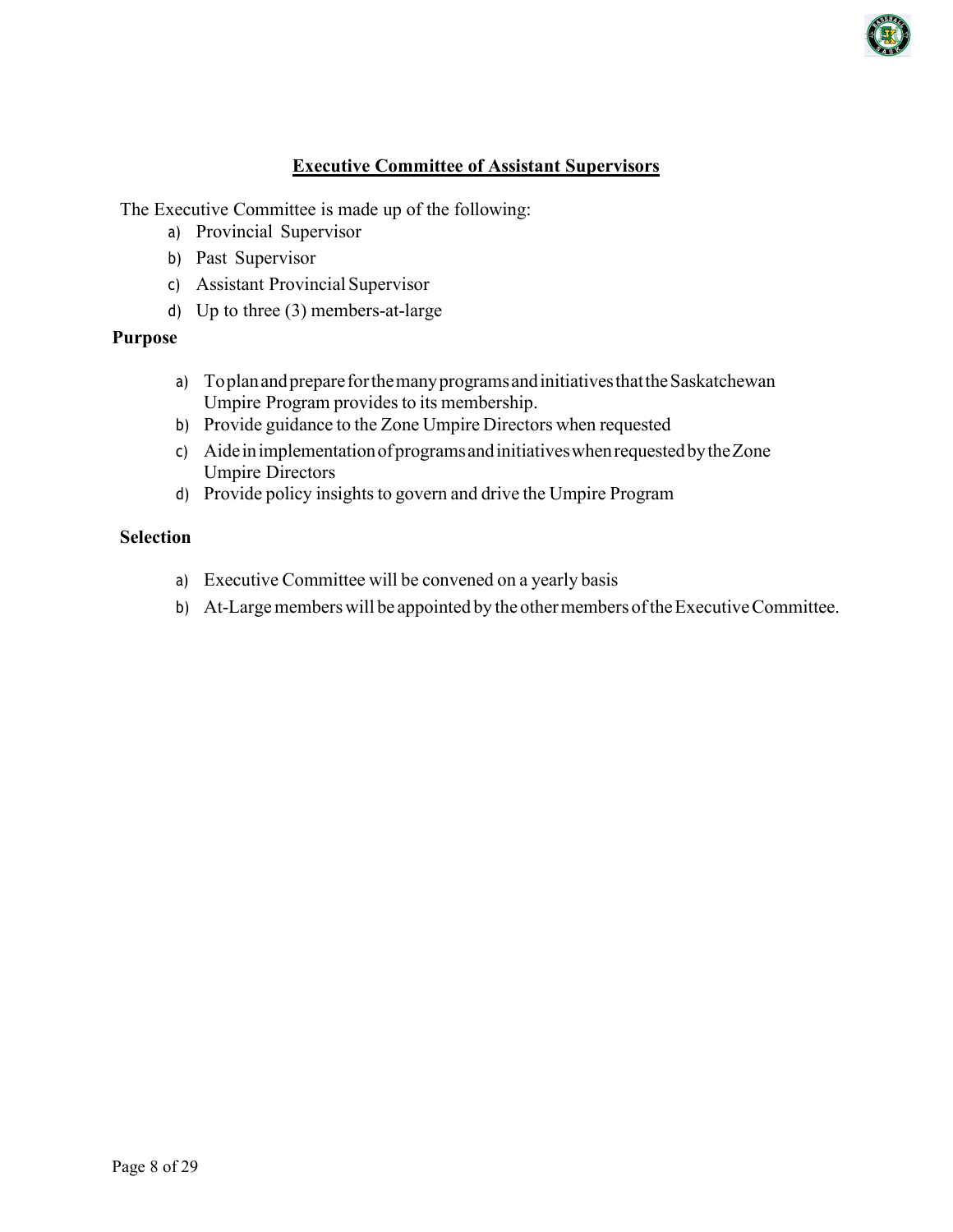

## **Zone Umpire Director**

### **Responsibilities**

- a) Act as a liaisonbetweentheProvincialUmpires'Committee andthegeneral umpire populationinthezone.Thisincludesdeliveryofprogramandmandate information to the umpire population AND bringing forth concerns of the umpire population tothe Provincial Umpires'Committee.
- b) Coordinateumpire clinicsinthe zonebyworkingwithhostsitesinaneffortto accommodate the demand for umpires in that particular location.
- c) Assigncertifiedandqualifiedumpiresforallprovincial championshipsheldin their respective zone (with the exception of the tournaments previously identified as assigned by the Provincial Supervisor). Collaboration with the host siteisnecessaryin order to provide qualified umpires at the lowest possible cost.
- d) Coordinate with umpires, communities, associations, etc. to ensure recruitment and retention of umpires in the zone,
- e) Provide at least one nomination annually for each provincial umpire award,
- f) Serve on sub-committees of the Provincial Umpires' Committee
- g) Shall submit a written report prior to the annual meeting,
- h) Work on special projects asmandated by the Provincial Umpires' Committee.

#### **Selection**

- **1)** UmpireZoneDirectorswillbeelectedattheAnnualGeneralMeeting.Allcurrent(at the time of the election) registered Baseball Saskatchewan umpires are eligible to cast a vote for a director for each zone.
- **2)** CandidatesforaparticularZoneDirectorpositionmustresideorworkwithinthe boundaries of such zone
- **3)** Zone 2 (Regina) and Zone 6 (Saskatoon) shall elect their own representatives to the ProvincialUmpires'Committeeandtheserepresentativesmustbeannouncedatthe Annual General Meeting.
- **4)** Votingwillbedonebysecretballotandballotswillbecountedbyscrutineers. Scrutineers will be from Executive Committee /SBA Board of Directors
- **5)** If a Zone Director is unable to attend an Annual General Meeting, such director may appoint a delegate from his zone to attend in his absence. Such delegates will be permitted to cast a vote in all elections held at the Annual General Meeting.
- **6)** In the event of a tie:
	- With more than two candidates, the individual with the least votes will be eliminated and another vote will be held.
	- With two candidates, another vote will be held. If there is still a tie after two votes, then the will cast the deciding vote.
	- A simple majority  $(50\% + 1)$  is required to win the election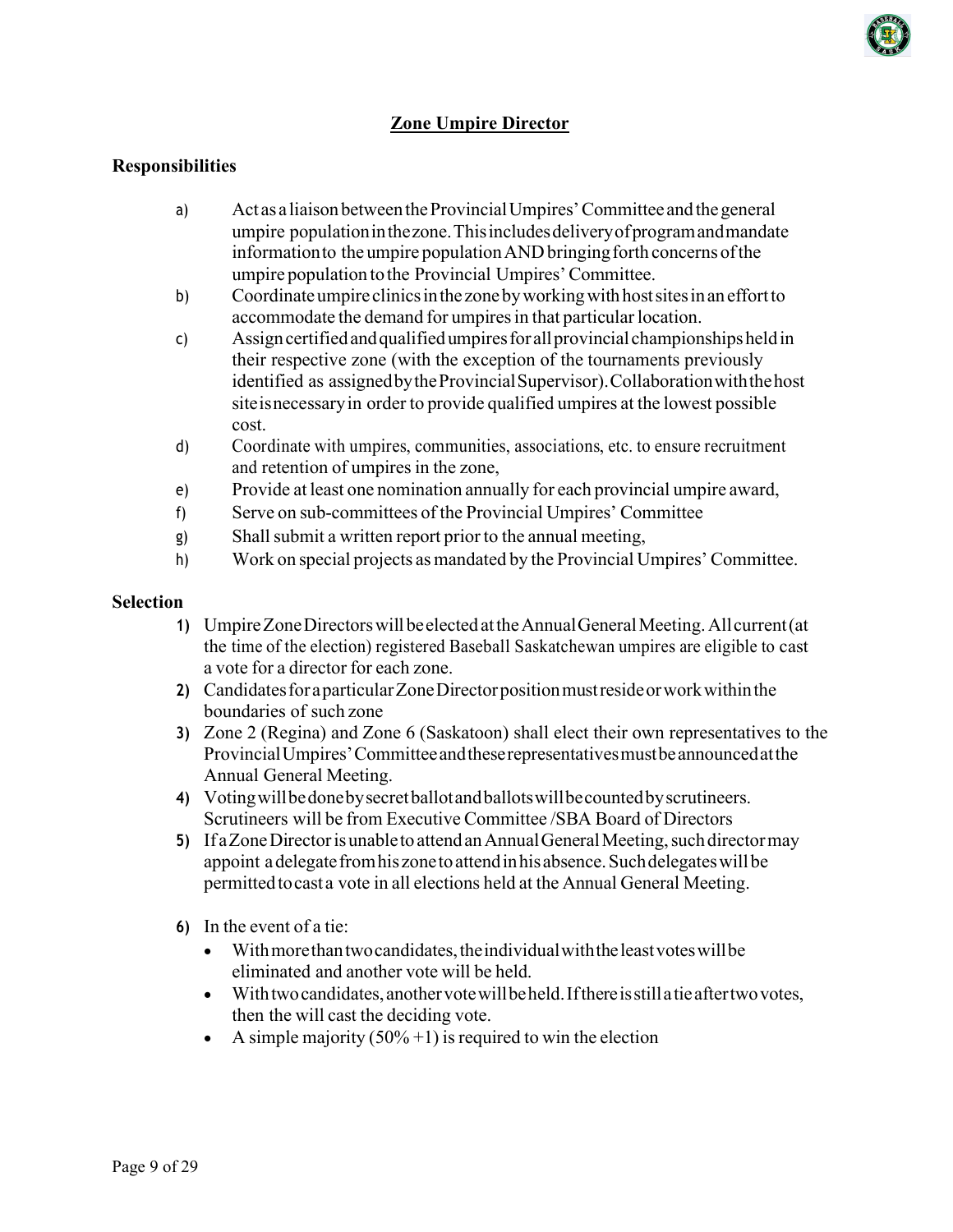

## **Assistant Zone Director**

#### **Responsibilities**

- a) To assist the Zone Director in any/all of the
- b) Are non-voting members of the Provincial Umpires' Committee

#### **Selection**

AZoneDirectormayselectanassistantifnecessary.Situationsthatmightmake this necessary may include (but are not limited to):

a) Extensivegeographyofthezoneprovidedthatthereisa reasonable presence of registered umpires in these geographical areas,

b) Alargenumberofregisteredumpiresinaparticularareathat makes it difficult for the Zone Director to fulfill his/her responsibilities.

#### **Replacing Existing Provincial Umpires' Committee Members**

IntheeventthataProvincialUmpires'Committeememberisunabletofulfillhis/her entire term due to injury, illness, relocation, etc., the following guidelines will be followed:

- 1) TheProvincialSupervisor–thePastSupervisorORtheAssistant Supervisor will assume duties until a new Supervisor can be appointed by thePresidentofthe Baseball Saskatchewan.
- 2) AZoneDirector–theProvincialSupervisorwillappointareplacementtofulfill these duties until the next annual meeting. Zone Directors are elected by the entire umpire population and can therefore only be elected at an annual meeting.

Zone 2 (Regina) and Zone 6 (Saskatoon) shall elect a replacement.

3) AnAssistantZoneDirector–thepositionwillremainvacantuntiltheZone Director putsfortharecommendationatthenextProvincialUmpires' Committeemeeting.

### **Dismissal of Committee Members**

While it is understood that there is no financial benefit to being a member of the Provincial Umpires'Committeeoritssub-committees(membersofthesecommitteesare volunteers),itmustbe understood that positions on these committees involves commitment and responsibility. Should a member fail to fulfill such commitment, that member shall be removed fromthe committee or sub-committeebytheProvincialSupervisor.Opendialogue between committeemembers is important and a member is not providing the necessary commitment should be made aware that more is expected. Dismissal shall be a last resort and should come only after a warning(s) has been issued.

Removal from the Provincial Umpires' Committee or its sub-committees shall not be subject to appeal.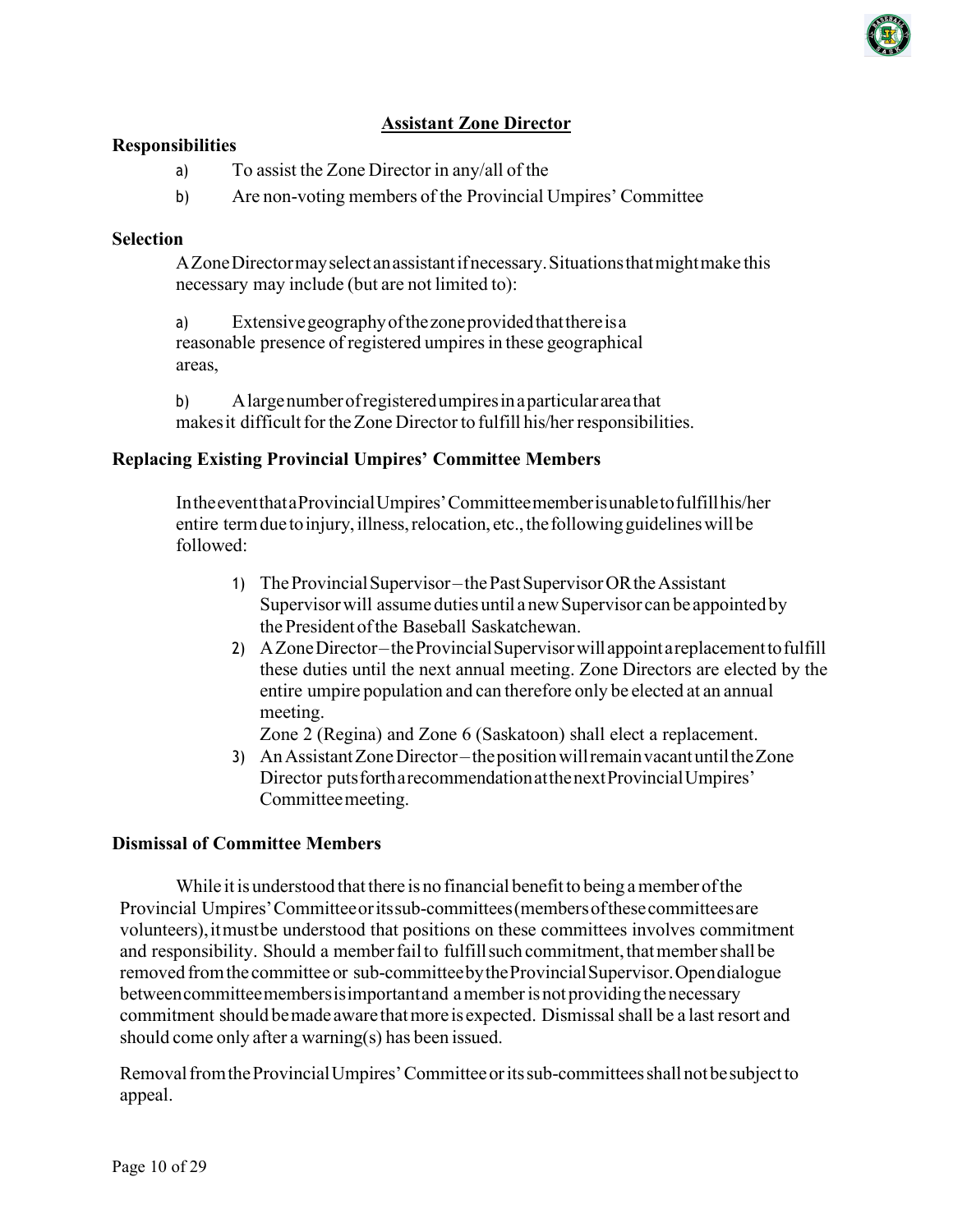

# **The Level System**

The Baseball Saskatchewan umpire program follows the model of the National Umpire Certification Programusing five different levels to measure the competency of an umpire. Levels I, II,andIIIareadministeredprovinciallyandLevelsIVandVareadministeredbythenational body.

### **Level 1**.

| <b>Experience Required</b> | None                                                                                             |
|----------------------------|--------------------------------------------------------------------------------------------------|
| Conditions                 | Attend a Level 1.X clinic                                                                        |
| Exam                       | Must achieve a passing grade of 60%                                                              |
| Eligible for Assignments   | Local and regional minor ball                                                                    |
| <b>Age Restrictions</b>    | Minimum of twelve years old unless<br>approved by the Provincial Supervisor or<br>Zone Director. |

### **Level 2**

| <b>Experience Required</b> | Must have completed both Level 1 clinics  |
|----------------------------|-------------------------------------------|
|                            |                                           |
|                            | Meet exceptional circumstance criteria*** |
| Conditions                 | Attend a Level 2.X clinic                 |
| Exam                       | Must achieve a passing grade of 70%       |
| Eligible for Assignments   | Minor level provincial championships      |

\*\*\*It is the expectation that all new umpires whether a youth or an adult should start at level 1 to ensure they have sufficient training on the rules and positioning before advancing to level 2.

The Baseball Canada Grassroots umpire program is a 5-year program with 2 years at Level 1 and 3 years at level 2 prior to an umpire being able to enter the level 3 program. Even though this structure is in place to ensure umpires have a solid foundation of rules knowledge and fundamentals, the program does allow for some latitude with the provincial umpire programs being able to have some control over how an individual can progress through the program.

There may be situations where discretion is required with adults entering the Baseball Saskatchewan Umpire Program who have previous experience, a solid foundation of the rules of baseball or a softball umpiring background, where starting at a level 1 is not advantageous for their development.

Regarding Softball Canada Umpires: Taking a softball umpires level into account when deciding where they start in our program is a good indicator of their basic knowledge of the rules. The basic softball rules are very similar to baseball. A good guideline to follow is that the umpire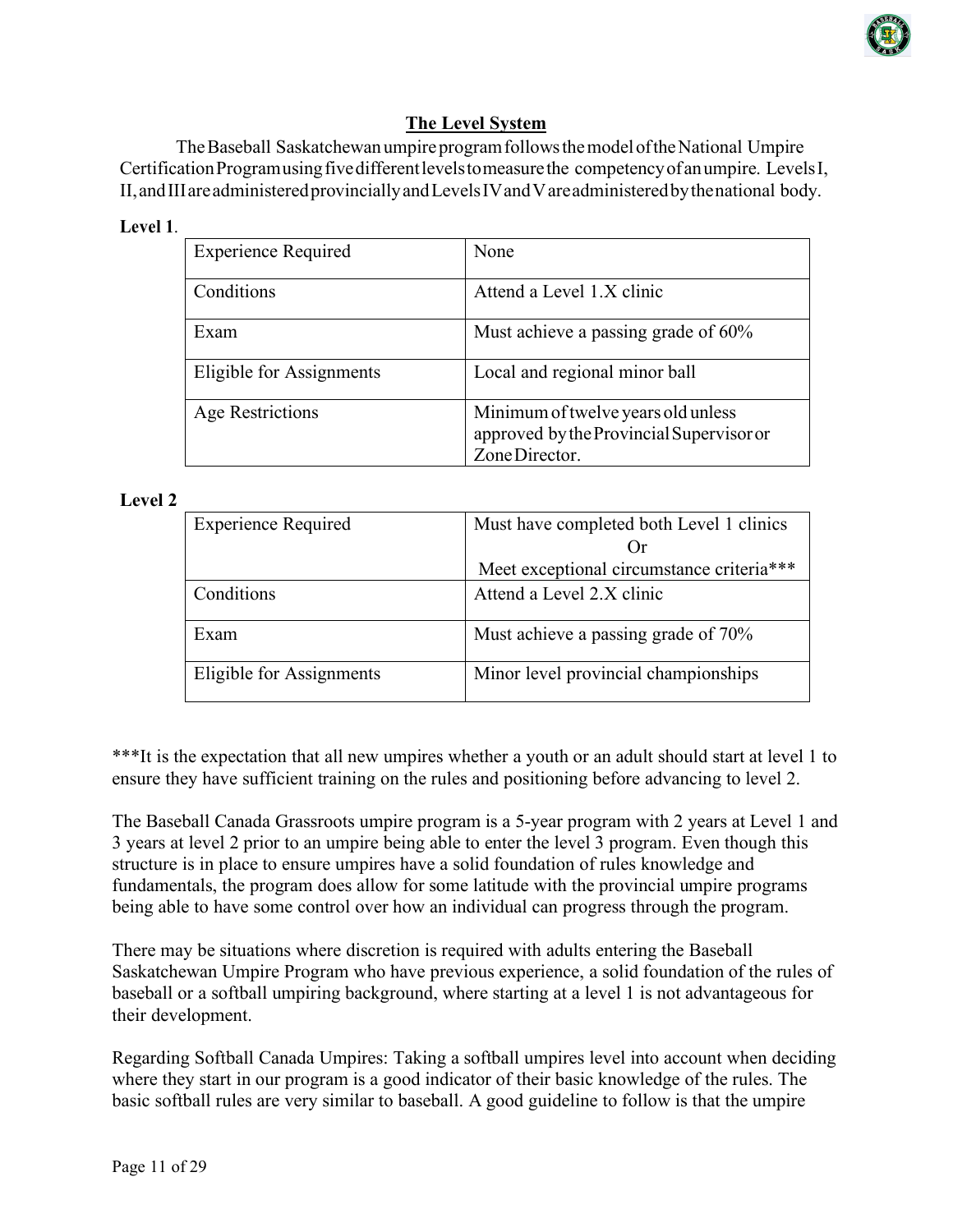

should be able to start in the Baseball Saskatchewan Umpire Program one level below what their Softball Canada level is. Softball Canada has a similar policy to this with regards to Baseball Canada umpires.

The following criteria should be followed in these exceptional circumstances when a new umpire is to be considered for entering the Baseball Saskatchewan Umpire Program at level 2.

1. The individual must be at least 18 years of age and not currently playing minor baseball. This age criteria could be ignored if the individual is a level 3 or higher Softball Canada umpire entering the Baseball Saskatchewan Umpire Program.

2. If an individual is to be considered for advancement to level 2 as a new umpire, they must have a recommendation from a zone director or a course conductor. The course conductor or zone director that is recommending the individual must contact the Provincial Supervisor and the High-Performance Committee lead and make the request on behalf of the individual. This request must include the reasoning for the request such previous baseball experience, etc.

3. The Provincial Supervisor and Assistant Provincial Supervisor will come to a decision on the appeal for the individual to start at Level 2. If these 2 executive members cannot reach a consensus, the Past Provincial Supervisor will make the decision on the request.

4. If the request for the individual is accepted, the new umpire will gain a fully certified level 1 status and will continue with the level 2 program.

5. If the request is denied, the individual will be expected to begin the program at a level one and progress through the levels accordingly as any other new umpire.

| <b>Experience Required</b> | Must have completed all Level 2 clinics            |
|----------------------------|----------------------------------------------------|
| Conditions                 | See Below                                          |
| Exam/Evaluation            | See Below                                          |
| Eligible for Assignments   | Any provincial or Western<br>Canadian championship |

**Level 3**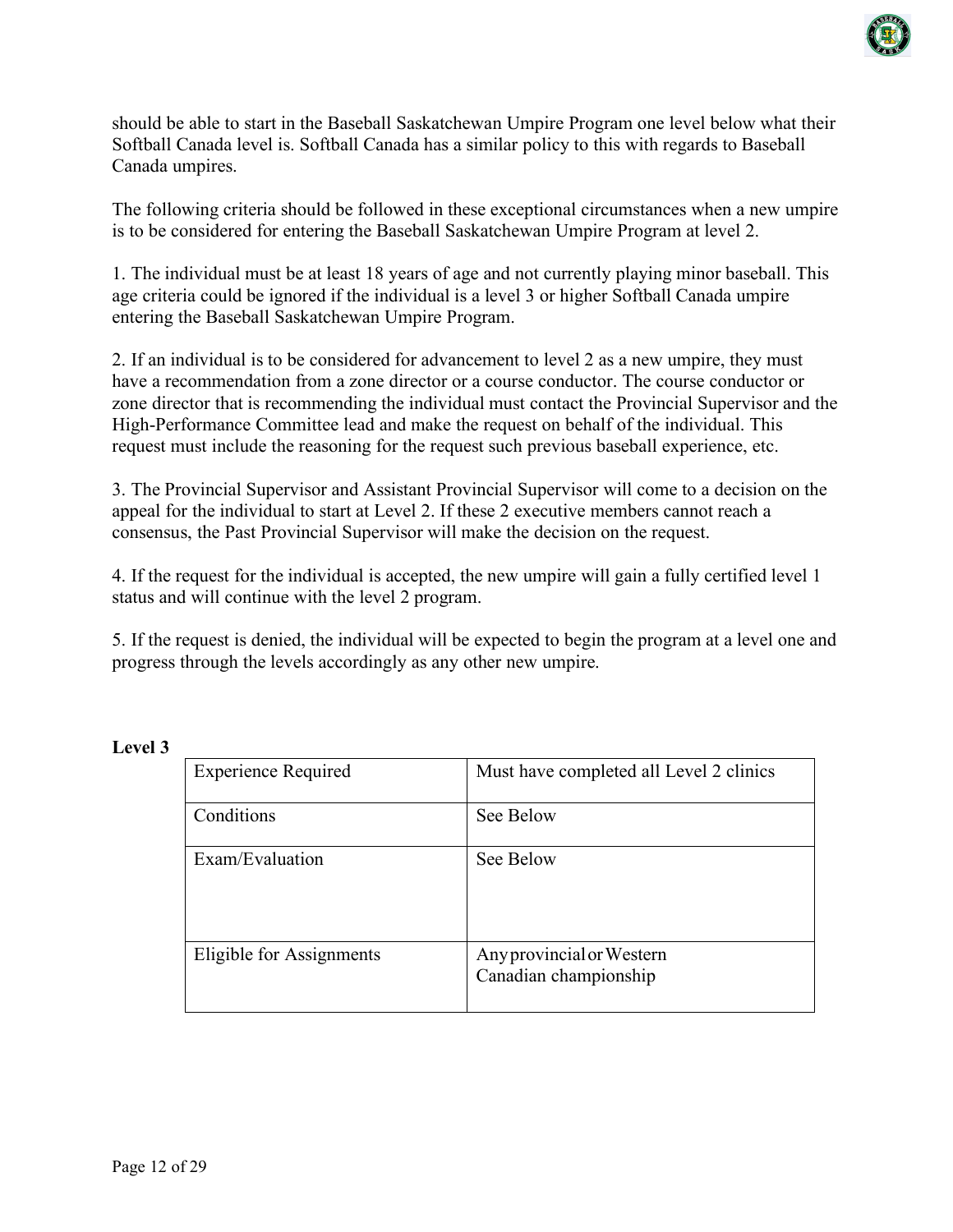

## **Level 3 Certification**

The level 3 program has changed considerably under the National Grassroots Program. It now consists of an online exam every year, and a Level 3 clinic every 3 years(starting in 2017).

With this change, we are challenged to make sure that umpire development and opportunities are consistent for all umpires in our province. The following procedures are drafted for:

- 1) Umpires wanting to enter the level 3 program
- 2) Umpires working towards their level 3 certification in their first 3 year cycle
- 3) Umpires who have achieved a Level 3 Status, and wish to maintain it or advance toLevel 4

## **Entering the Level 3 Program**

Fully certified level 3 umpires who wish to advance to level 4 must meet the following requirements:

- 1) It is recommended that a Level 3 umpire complete at least 1 full 3-year cycle in the Level 3 program, but they are eligible to apply for the Level 4 program after 1 full year as a Level 3 and have completed steps 2 through 5 below.
- 2) Successfully complete the previous year's Level 3 requirements
- 3) Successfully complete and pass the Level 3 exam before applying for Level 4. Umpires may write/rewrite the level 3 exam in a non-exam year in addition to the learning requirements for level 3 in that year. Level 3 umpires will only be able to attempt the exam once per year.
- 4) A successful on field evaluation in the current year. (Plate and Base)
- 5) Apply, and receive approval from the High Performance Committee. This application must be submitted by March 31st.

Entering the Level 3 Program

## Clinic Year (2017, 2021, 2024, etc.)

Any fully certified Level 2 umpire is eligible to enter the level 3 program; however it is recommended that he/she discusses this with their zone director first. If you are entering in a clinic year, you must attend the level 3 clinic. There, you will be given instructions on how to register for the Baseball Canada Umpire Platform. This is where a Level 3 umpire will find the exam and e-learning materials for the requirements in those years.

### Non-Clinic Year

If you are entering in a non-clinic year, you must apply to the High Performance Committee by March 31st of the current year. This application must come with a recommendation from your zone director, or a current course conductor. If approved, you are required to attend a level 2 clinic that year, and complete the online requirements for the Level 3 program that year.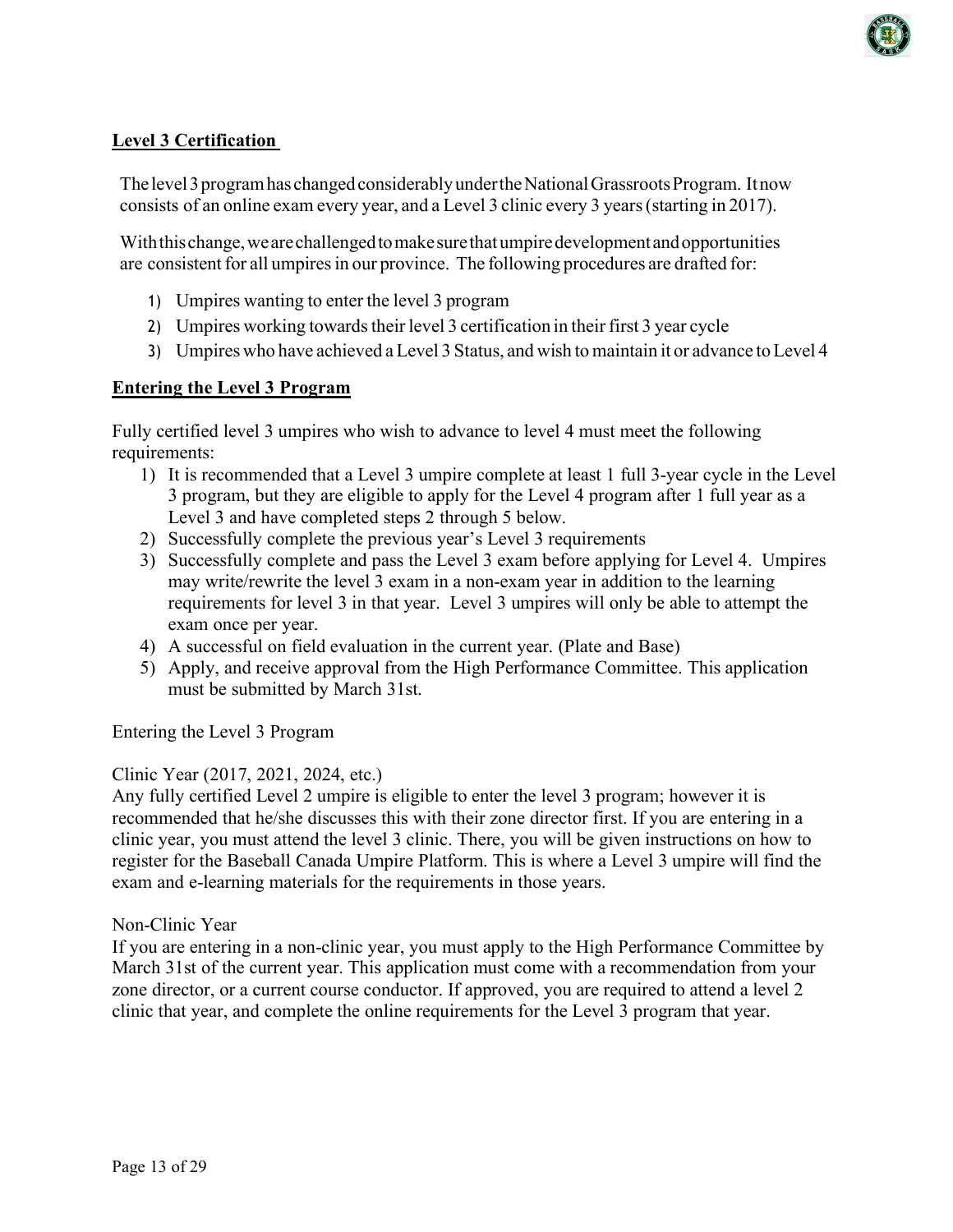

Level 3 Certification

There are 3 requirements to achieving Level 3 status. A 3-year cycle for a Level 3 umpire consists of:

- 1) Level 3 Clinic;
- 2) Level 3 Exam;
- 3) Baseball Canada Level 3 e-learning materials as assigned by Baseball Saskatchewan Umpire's Division.

These same 3 requirements are in place for Certified Level 3's to maintain their status. They all must be completed in the same 3-year cycle:

- 1) Write the online exam on their assigned year. Umpires must complete and pass the exam before moving to Level 4. Umpires may write/rewrite the level 3 exam in a nonexam year in addition to the learning requirements for level 3 in that year. Level 3 umpires will only be able to attempt the exam once per year,
- 2) Have a successful on-field evaluation (Plate and Base),
- 3) Attend a Level 3 Clinic. (A level 3 umpire may also attend a Level 4 clinic in place of a Level 3 clinic if permission is given by the High Performance Lead or the Provincial Supervisor).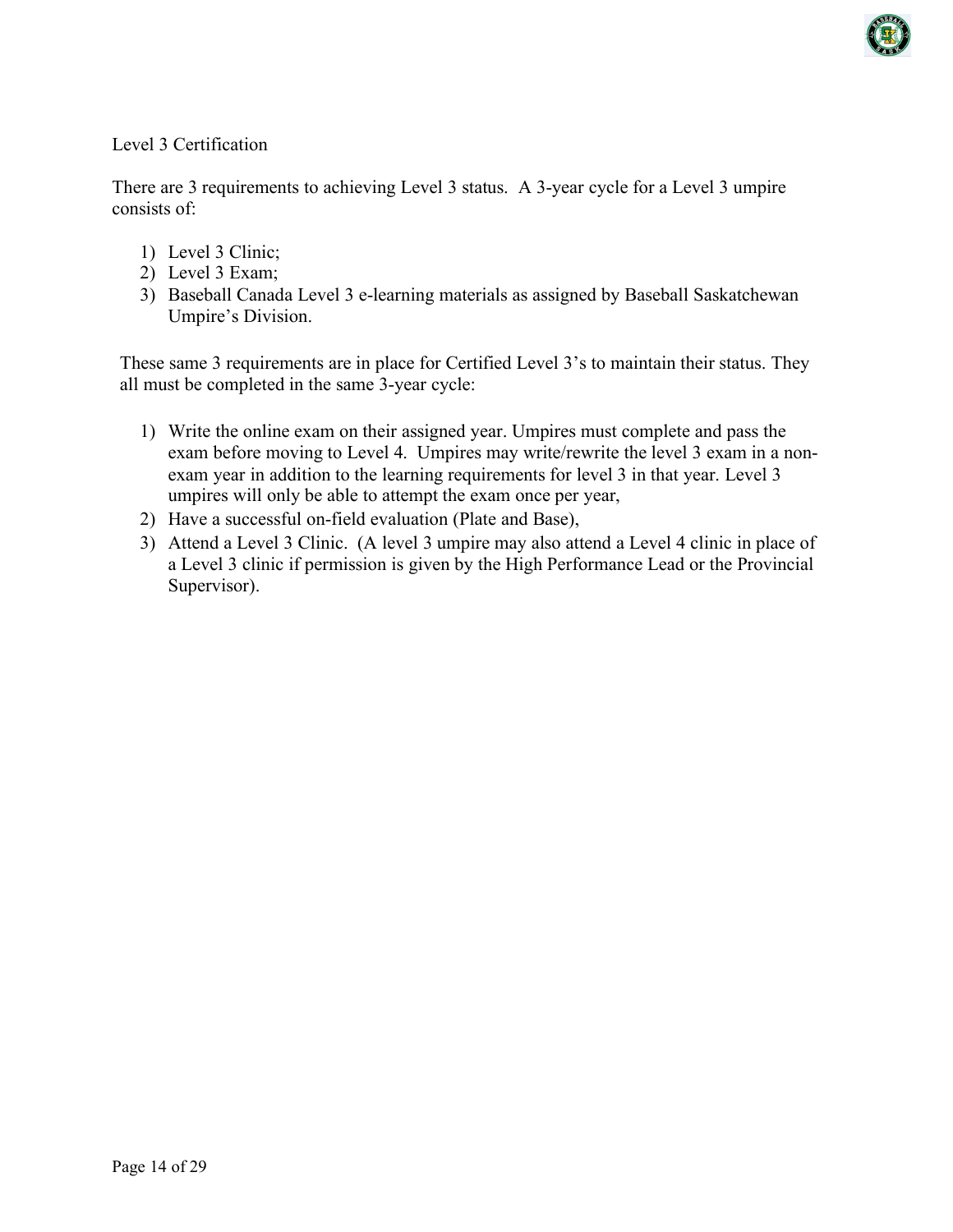

## **Advancing to the Level 4 (National) Program**

Fully certified level 3 umpires who wish to advance to level 4 must meet the following requirements:

- 1) Successfully completed at least 1 full 3-year cycle in the level 3 program
- 2) Achieve a passing mark on the current level  $3$  exam
- 3) Asuccessfulonfieldevaluationinthecurrentyear.
- 4) Apply,andreceiveapprovalfromthehigh performancecommittee. Thisapplicationmustbe submitted by March 31st.

### **Level 4B**

| <b>Experience Required</b> | Must have been a Level 4 for at least 1 year                                                                                                                                                                                           |
|----------------------------|----------------------------------------------------------------------------------------------------------------------------------------------------------------------------------------------------------------------------------------|
| Conditions                 | Must attend a national certification clinic (the Super<br>clinic) and participate in the provincial mentorship<br>program.                                                                                                             |
| Exam/Evaluation            | Must achieve a passing grade of 80% on a written<br>exam and a passing grade of 86% on both a plate<br>and a base evaluation Field evaluations must be<br>conducted at a provincially recognized Senior or<br>Master Course Conductor. |
| Eligible for Assignments   | A national championship at the minor level                                                                                                                                                                                             |
|                            | Work at a major national championship but this requires<br>appoalfrom the national supervisor of umpires                                                                                                                               |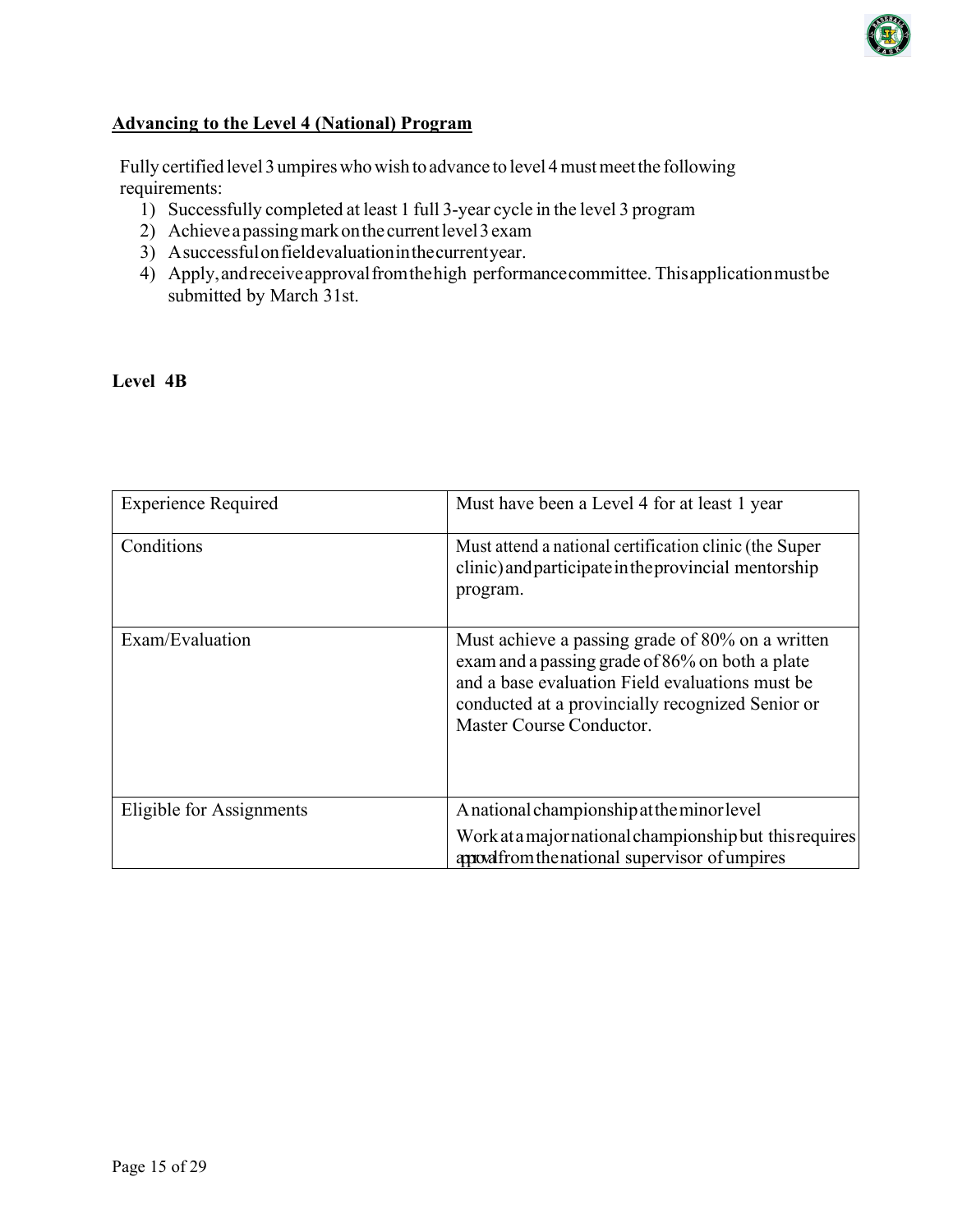

## **Level 4A**

| <b>Experience Required</b> | Must have successfully attended a<br>national championship but have not yet<br>worked at three major national<br>championships |
|----------------------------|--------------------------------------------------------------------------------------------------------------------------------|
| Conditions                 | Must attend a national certification clinic<br>(the Superclinic) and participate in the<br>provincial mentorship program.      |
| Exam/Evaluation            | Must achieve a passing grade of 80% on<br>a written exam and a passing grade of<br>86% on both a plate and a base evaluation   |
| Eligible for Assignments   | A national championship at the level<br>indicated on the national evaluation form                                              |

### **Level 5**

1) Must annually satisfy the same requirements as a Level 4A umpire.

2) Hasparticipatedinatleastthreenationalchampionshipsofwhichat least one must have been in a major category (Canada Cup, Canada Games, Junior, or Senior).

**Level 6**

- 1) Must annually satisfy the same requirements as a Level 4A umpire.
- 2) Hasparticipatedinatleastthreenationalchampionshipsatthemajor category (Canada Cup, Canada Games, Junior, or Senior).
- 3) Shallbeautomaticallyconsideredforaninternationalassignmentatthe junior level.
- 4) InternationalassignmentsaremadebyBaseballCanadaandcriteria for these assignments is subject to change without notice.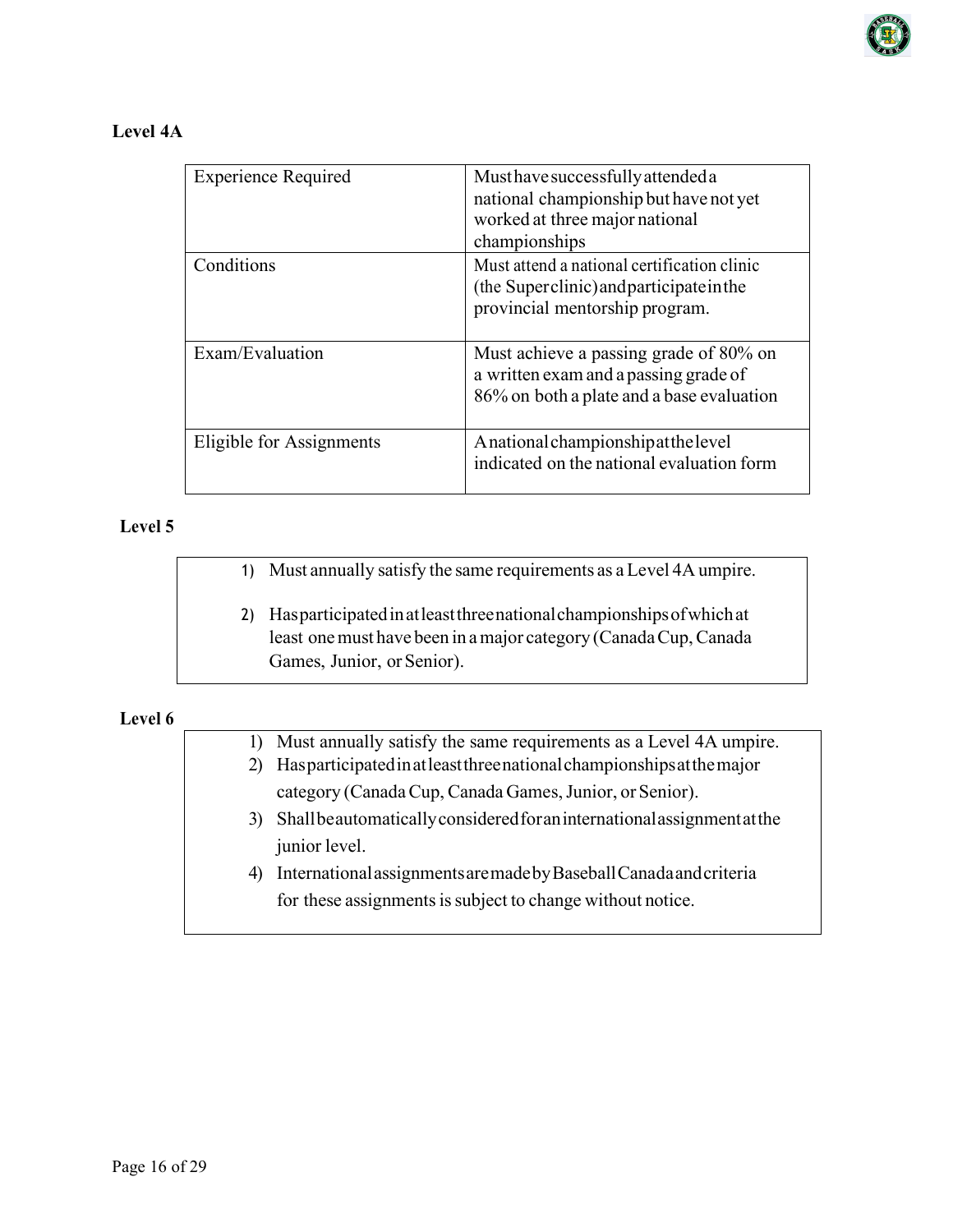

### **Inactive Status**

- 1) BaseballCanadaprovidesallowanceforaLevel4umpiretomaintaintheirstatus asa nationallycertifiedumpireeventhoughsuchumpiremaybe inactiveas an official.
- 2) Thisstatusistypicallyutilizedbyumpireswhoaretemporarilyinactiveasumpiresbut may wish to return to the program at a later date.
- 3) Umpires who wish to maintain their Level 4 Inactive Status must pay the national registration fee to Baseball Canada fee and must also register provincially. These individuals are not required to attend a national certification clinic, write an exam, or be evaluated. Level 4 Inactive Status umpires are not eligible for a national assignment as a working umpire but may be assigned by Baseball Canada as a supervisor.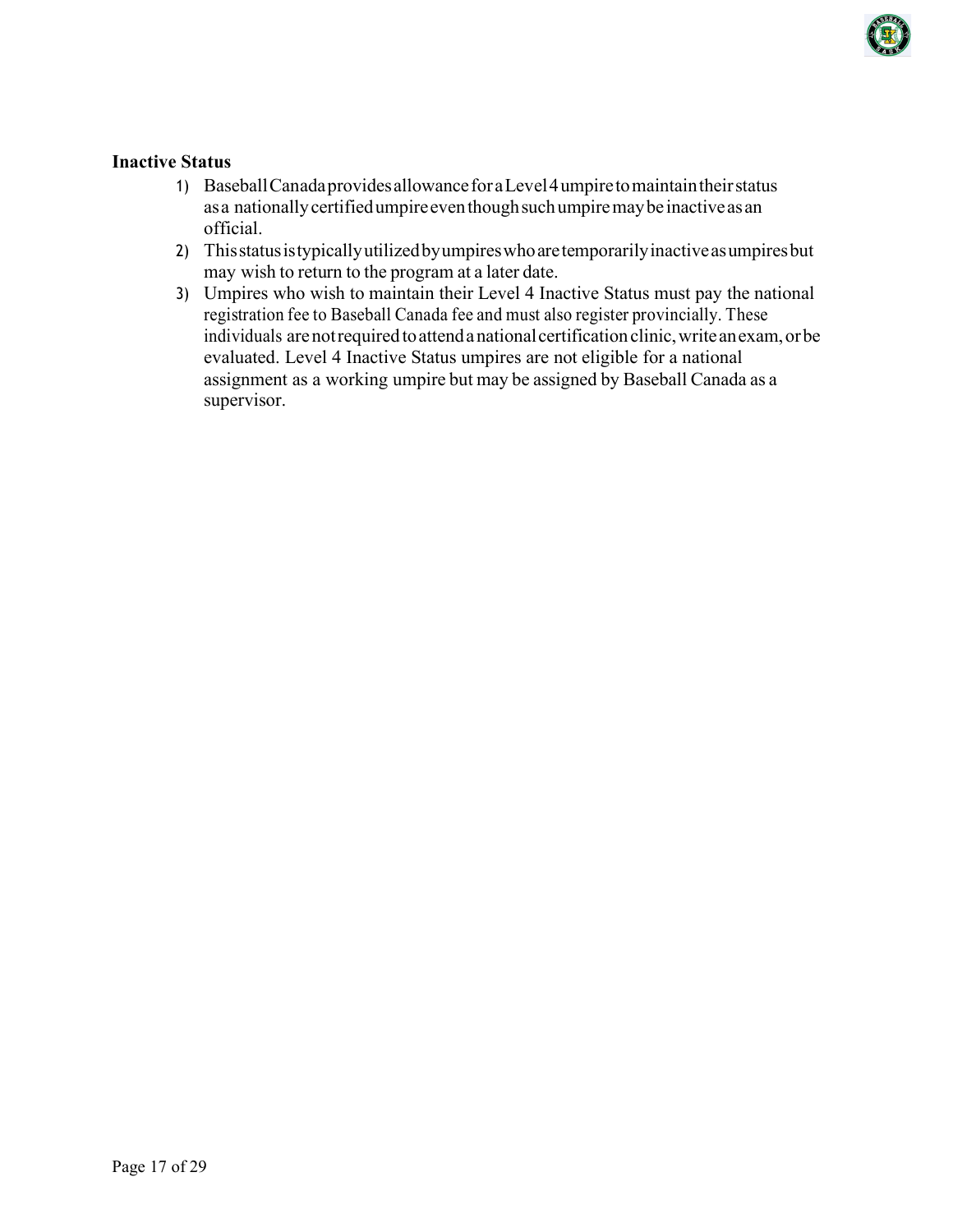

### **Umpires Leaving the Program and Then Returning to the Program**

- 1) For a Level 1, 2, or 3 umpire the umpire shall lose one levelfor each year of absence for theprogram.Forexample,aLevel3umpirewhomissesoneyearcouldre-register asaLevel 2 umpire.Ifthat umpiremissestwo years, he/she could re-register as aLevel 1 umpire.
- 2) For a Level 4 or 5 umpire an umpirewho leavestheprogram and then returnswithin five yearsshallmaintainthe level heldatthe timeof departure provided that any provincial requirements are satisfied.Anumpirewho has beenawayfromthe programformore than fiveyearswillhavetostartthenationalcertificationprogram fromthebeginningasperthe Baseball Canada Umpires' Operations Manual.
- 3) Exemptions to these guidelines are possible but require a written appeal to the Provincial Supervisor (for Level 1, 2, or 3 umpire) or the National Umpires' Committee (foraLevel4or 5 umpire).

Process for application for reinstatement.

- 1. All applications for reinstatement (Level 1-3) must be made in writing to the Provincial Supervisor prior to March 31st. The Provincial Supervisor will consider the application, or he/she may designate a member of the executive committee to be responsible to considering appeals for reinstatement.
- 2. An umpire who leaves the program and then returns to the program may apply for a ONE-TIME reinstatement to the level the umpire had achieved prior to leaving the program. This application is a once in a lifetime application for reinstatement. If the umpire decides to leave the program a second time and return after another 5-year absence, he/she will NOT be eligible to apply for reinstatement.
- 3. In the year the application is made, the umpire who is making the appeal MUST attend a level 1 clinic or other clinic that has been approved in advance by the Provincial Supervisor in order to be considered for reinstatement. The umpire making the application will umpire this season as a level 1 umpire.
- 4. The application for reinstatement must contain the following information:
	- a. Description of umpire experience prior to leaving the program. This information should include your level at time of leaving, prior relevant experience umpiring such as centres where the individual umpired majority of local baseball, levels of minor ball umpired, provincial championships worked, Western Canadians attended, National Championships, course conductor status (if applicable), umpire assigning, mentoring umpires, etc.
	- b. A list of references, with contact information if possible, that can confirm your previous experience. This can include current or retired umpires, local umpire assignors, community baseball executive, provincial course conductors, zone umpire directors, provincial evaluators, etc.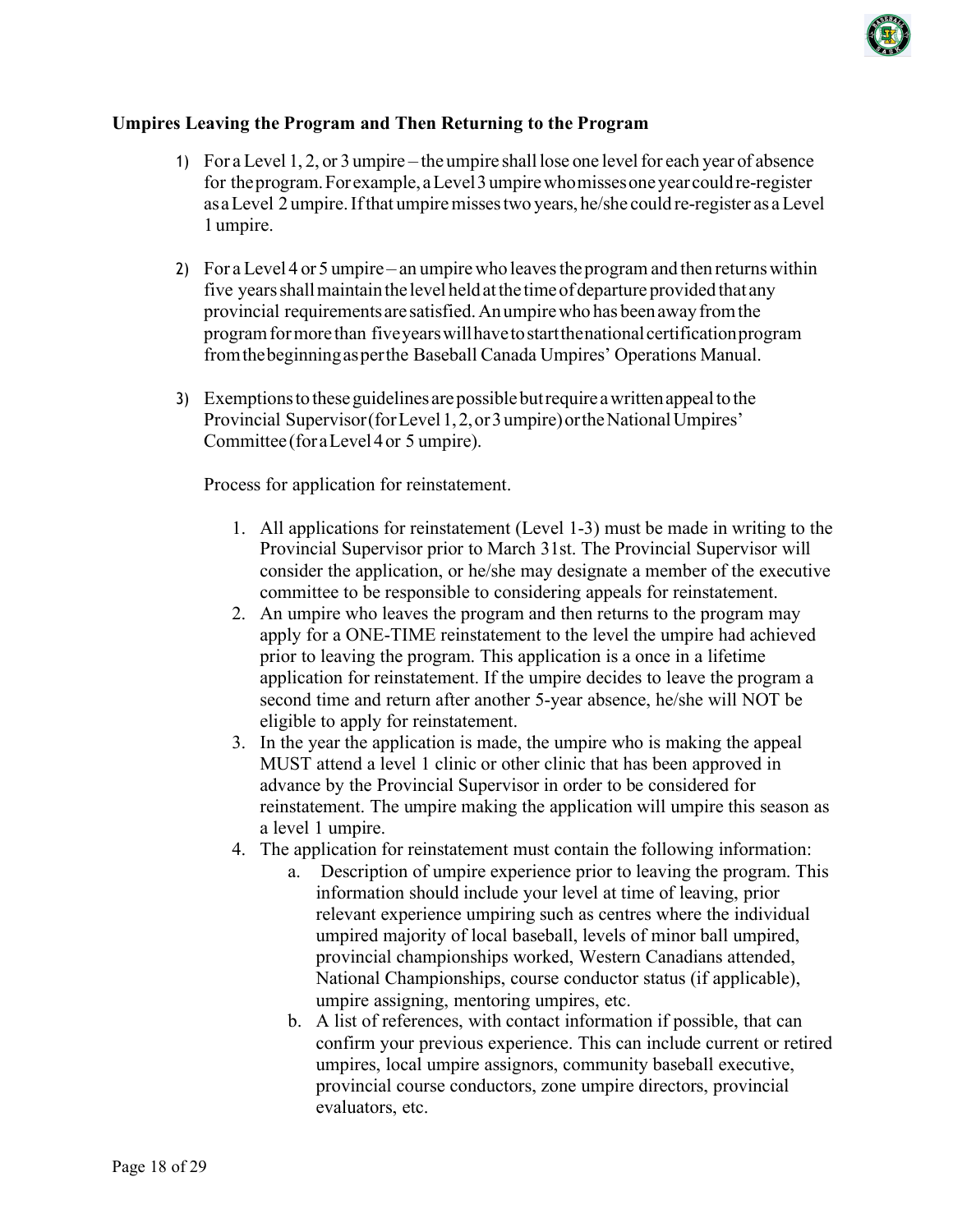

- c. There is a non-refundable \$50 fee associated with this application for reinstatement. The umpire making the application is required to contact the Baseball Saskatchewan office in Regina and notify the office that you are paying the \$50 fee for an Umpire Application for Reinstatement. Once this has been arranged, the umpire must send proof that the fee has been paid before a decision will be made on their application. This proof can be in the form of a receipt of payment or by having the Baseball Saskatchewan office notify the Provincial Supervisor or designated Executive member that the fee has been paid.
- d. Prior to March 31st of the year the application for reinstatement is made, the Provincial Supervisor or designated Executive member will contact the individual applying for reinstatement of the status of their application.
	- i. If the individual's application of reinstatement is accepted, the reinstatement of level will take affect prior to the beginning of the next season. For example; If the umpire was applying for reinstatement to level 3 and it was accepted, the umpire may register as a level 3 umpire for the next season as will have to complete the requirements as a new level 3 umpire in the upcoming season.
	- ii. If the individual's application for reinstatement is denied, one of 2 things may happen.
		- 1. The umpire will have to continue through the level programs as any new umpire. They would continue with their second module of the level 1 program in the upcoming season.
		- 2. The Provincial Supervisor or designated Executive member may grant a partial reinstatement. The umpire may be granted a fully certified level 1 status which will allow them to begin the level 2 program in the following season. Other reinstatements may be considered on a case-by-case basis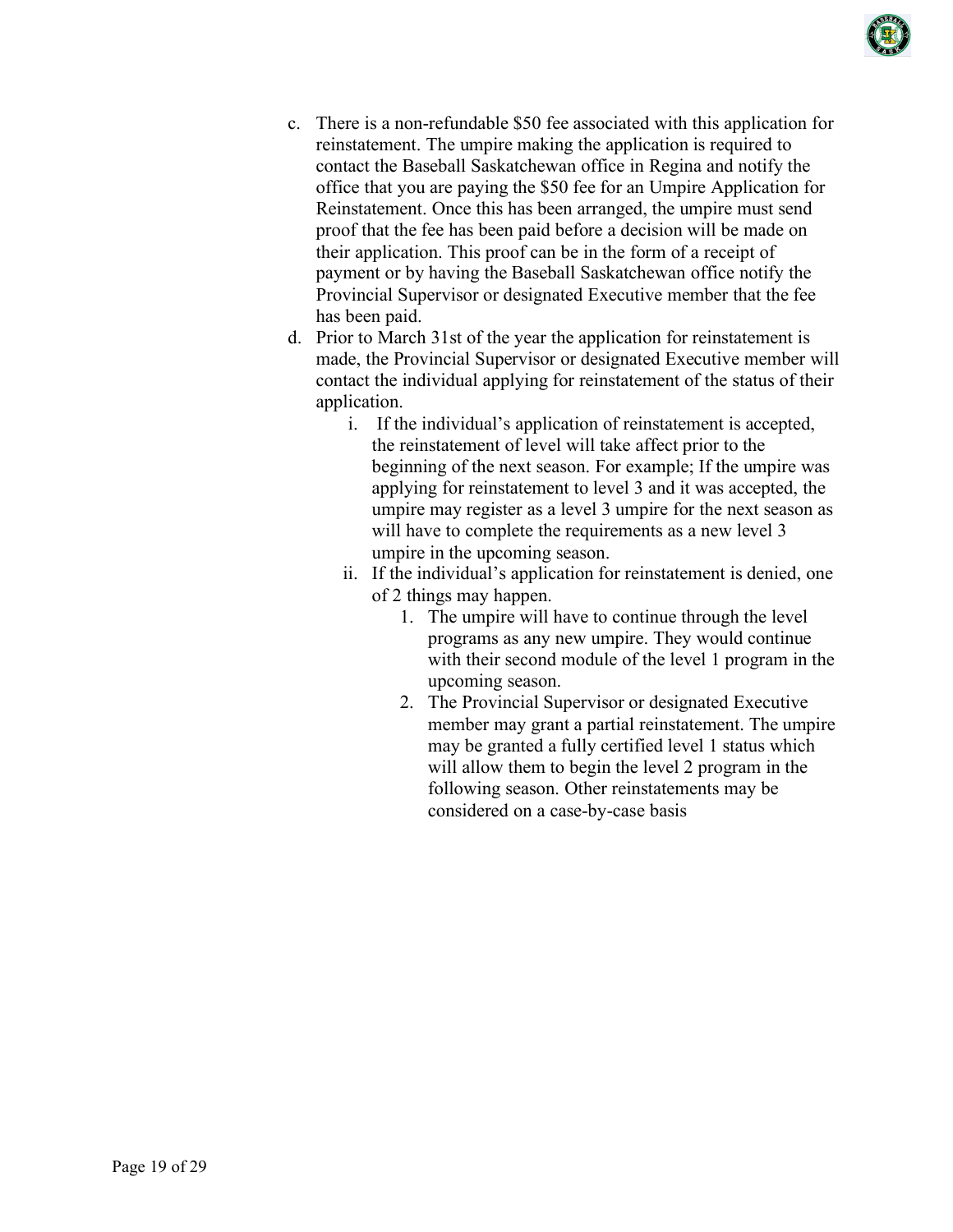

## **ASSIGNMENTS**

#### **National**

- 1) The number of national assignments granted to Saskatchewan umpires in any given year is determined by Baseball Canada.
- 2) Any qualified Level 4 or 5 umpire who has met the necessary requirements outlined in this document shall be eligible for an assignment provided that he/she is in good standing with the Baseball Saskatchewan.
- 3) The Provincial Supervisor along with an appointed panel of provincial Senior/Master Course Conductors and the High-Performance Committee Lead shall select the umpires who will represent Saskatchewan for all national assignments. Once these selections are made the provincial supervisor shall present the assignments to the Executive committee for consultation. The Provincial Supervisor has final say in all National Assignments.
- 4) Umpires who are selected to officiate at national championships must be approved annually by the President of the Baseball Saskatchewan.

### **Western Canadian**

1) The Provincial Supervisor in consultation with Senior/Master Course Conductors, Executive Committee and Zone Directors shall identify and select the umpires who will represent Saskatchewan for all Western Canadian assignments.

#### **Assignment Philosophies**

There are many factors that influence an umpire's selection to or omission from a national championship and to the level to which an umpire is assigned. These factors may include:

- a) The umpire's level of national experience,
- b) The recommendations on the umpire's last national evaluation,
- c) The umpire's commitment and contributions to the provincial program,
- d) The umpire's likelihood of success at the assignment,
- e) The number of previous (or consecutive) assignments that the umpire has had,
- f) The location of the assignment,
- g) The effect that such an assignment might have on the umpire's future opportunities.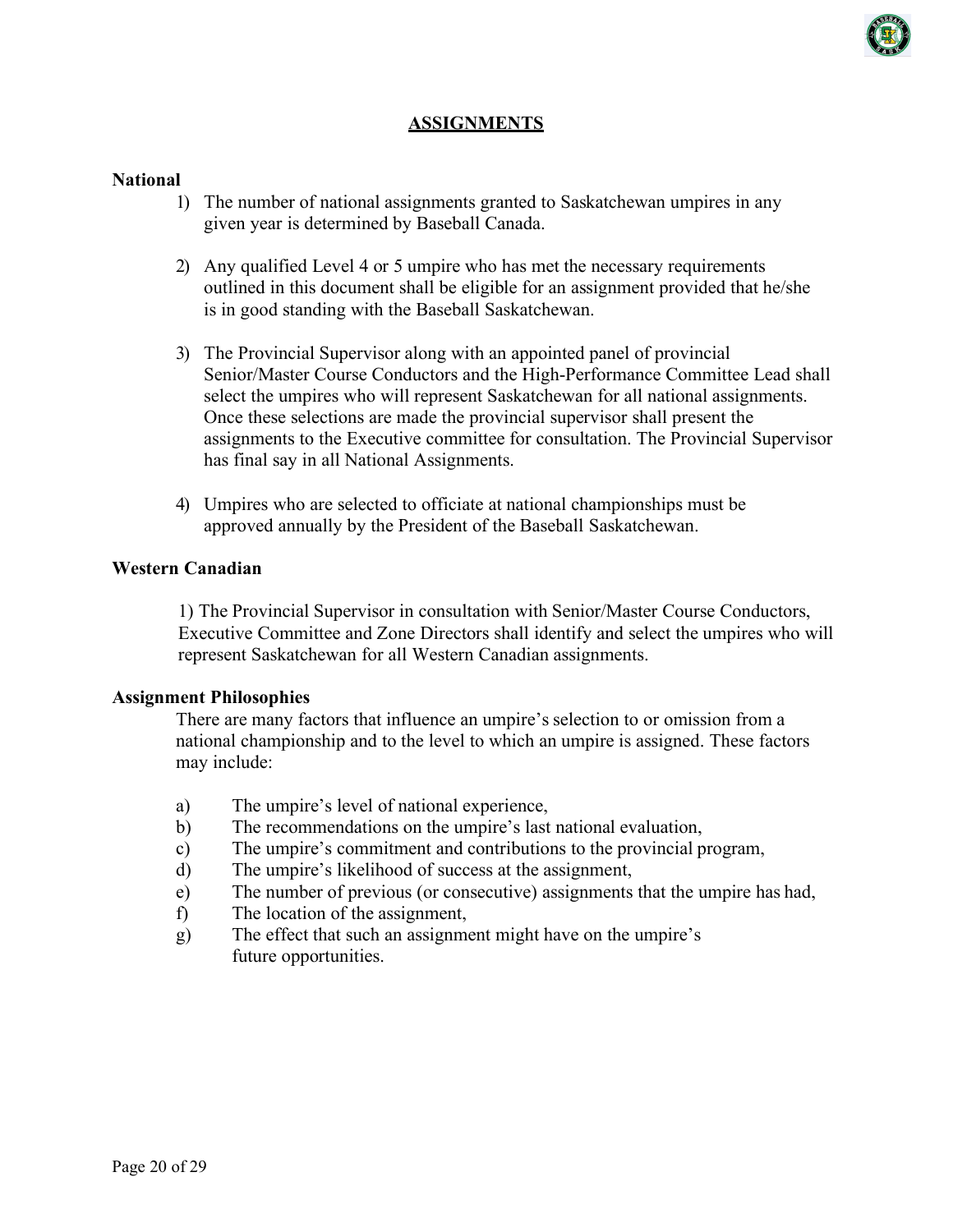## **Umpires for Provincial Championships**

### **Guidelines for Zone Directors:**

This document is intended to give direction to Umpire Zone Directors in assigning Provincial Championships. Itincludes some timelines, guidelines, and principles designed toputthehighest quality product on the field.

Selection of and assigning an umpire crew

- 1) 1) Planning for and choosing the crewshould start during clinic season, or once the host is announced. Beingproactiveinthespringbycommunicatingwithlocalumpiresand minorball associations will make assigning easier.
- 2) When assigning any provincial that sees teams advance to post-provincial championships (Westerns, Nationals), collaboration must take place with the High Performance portfolio lead or Provincial Supervisor.
- 3) One umpire shall be designated as UIC for the championship. This umpire needs to be confirmed 1 month before the championship, as they will need to communicate with thehost committee.
- 4) Theremainingumpirecrewshallbefinalizedaminimumof2weekspriortothe championship. Atminimum, youwillneed asmany umpires asthere are gamesin a day, as umpireswill only work one plate assignment per day.
- 5) Thepreference isthatwhenyouare assigning,youassignumpireswhoareavailable forthe entiretournament,althoughtherearecircumstancesthatmayexisttominimize thisneed.
- 6) The selection of crews needs to take into account that we want umpires who have sufficient experience to be successful in that event, as well as an attempt to keep costs downforthehost community.
- 7) Where possible, umpires will be instructed to carpool in an attempt to reduce costs for the host community.
- 8) The schedule should be sent to the umpires and host aminimumof 1week priorto the championship.

Scheduling Guidelines:

- 1) No umpire shall work more than one plate assignment in a day.
- 2) Umpires should not work more than 2 games in a row without a game off.
- 3) Plate umpires should (if possible) have the game off prior to their plate job.
- 4) Whenmultiplediamonds arebeing used, umpiresshould notbe assigned inback toback games on different diamonds, regardless of their proximity to each other.
- 5) The crew chief for each game isthe plate umpire unless otherwise assigned.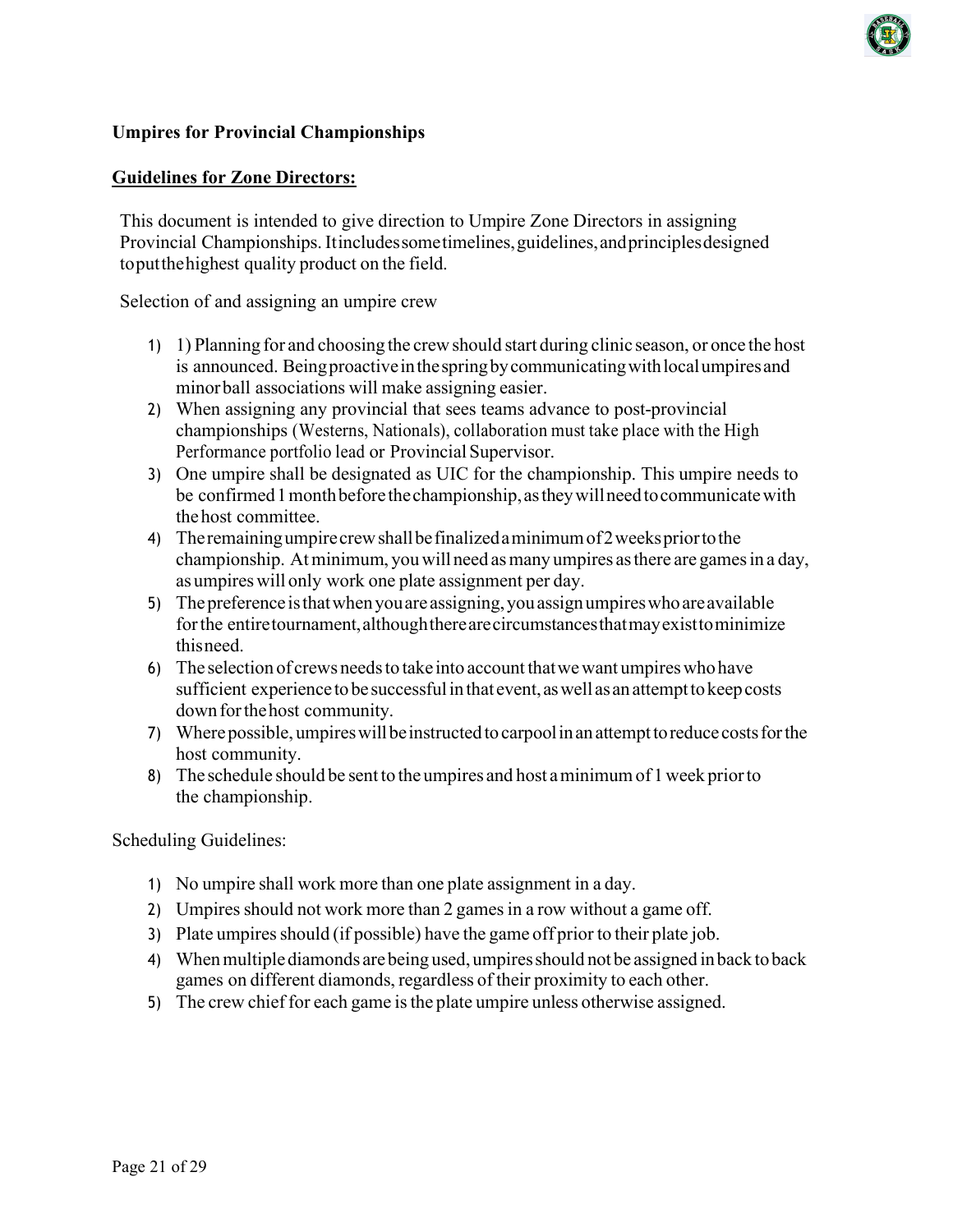

Communicating with the Host Committee

- 1) The zonedirector andor crewchiefshould contactthehost atleastonemonthpriorto the championship.
- 2) Information should be shared about the crew, and they must insure that adequate accommodations are booked for the umpires who are travelling in. Umpires will share rooms(2 to a room), except that a female umpire will not have to share with a male.
- 3) Costs for umpires are detailed in the handbook, but the crew chief will also give a detailed report to the host for payment of each umpire (including game fees, mileage, travel subsidy,and per diem)

### **Unregistered Umpires**

- A. Unregistered umpires shall not be assigned to work in a provincial playoff game or tournament.
- B. Should extenuating circumstances arise (injury or illness of an assigned registered umpire), approval must be granted by the Provincial Supervisor and the Division Supervisor.
- C. A lack of registered umpires in a host center does not qualify as extenuating circumstances.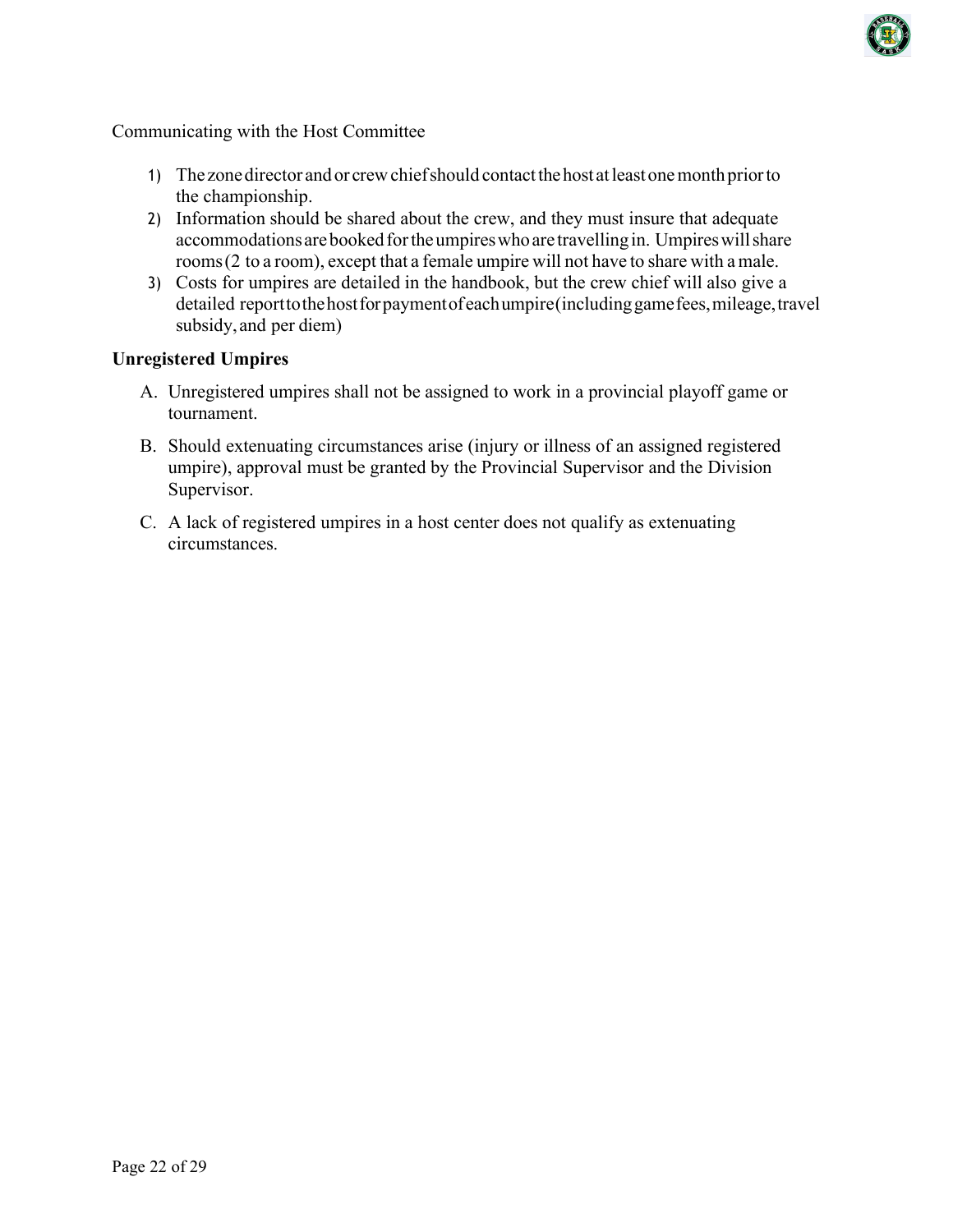

## **Awards**

## **1) Lou Slotsve Junior Umpire of the Year**

- a. Criteria
	- i. Umpire in good standing with Baseball Saskatchewan
	- ii. Did something special or above and beyond that of regular umpire in year of award
	- iii. Umpire will be in Grassroots Program
	- iv. Umpire Awards Subcommittee will determine winner of award

## **2) Senior Official of the Year**

- a. Criteria
	- i. Umpire in good standing with Baseball Saskatchewan
	- ii. Did something special or above and beyond that of regular umpire in year of award.
	- iii. No restriction on level of umpire
	- iv. Umpire Awards Subcommittee will determine winner of award

## **3) Umpire Lifetime AchievementAward**

- a. Criteria
	- i. Umpire in good standing with Baseball Saskatchewan for a minimum of 20 years
	- ii. Madeasignificant contribution to better umpiring in Saskatchewan as a umpire, course conductor, mentor, or committee member
	- iii. No restriction on umpire level
	- iv. Awardispresentedwhena suitablecandidatepoolisfound.
	- v. UmpireAwardsSubcommitteewilldeterminewinnerofaward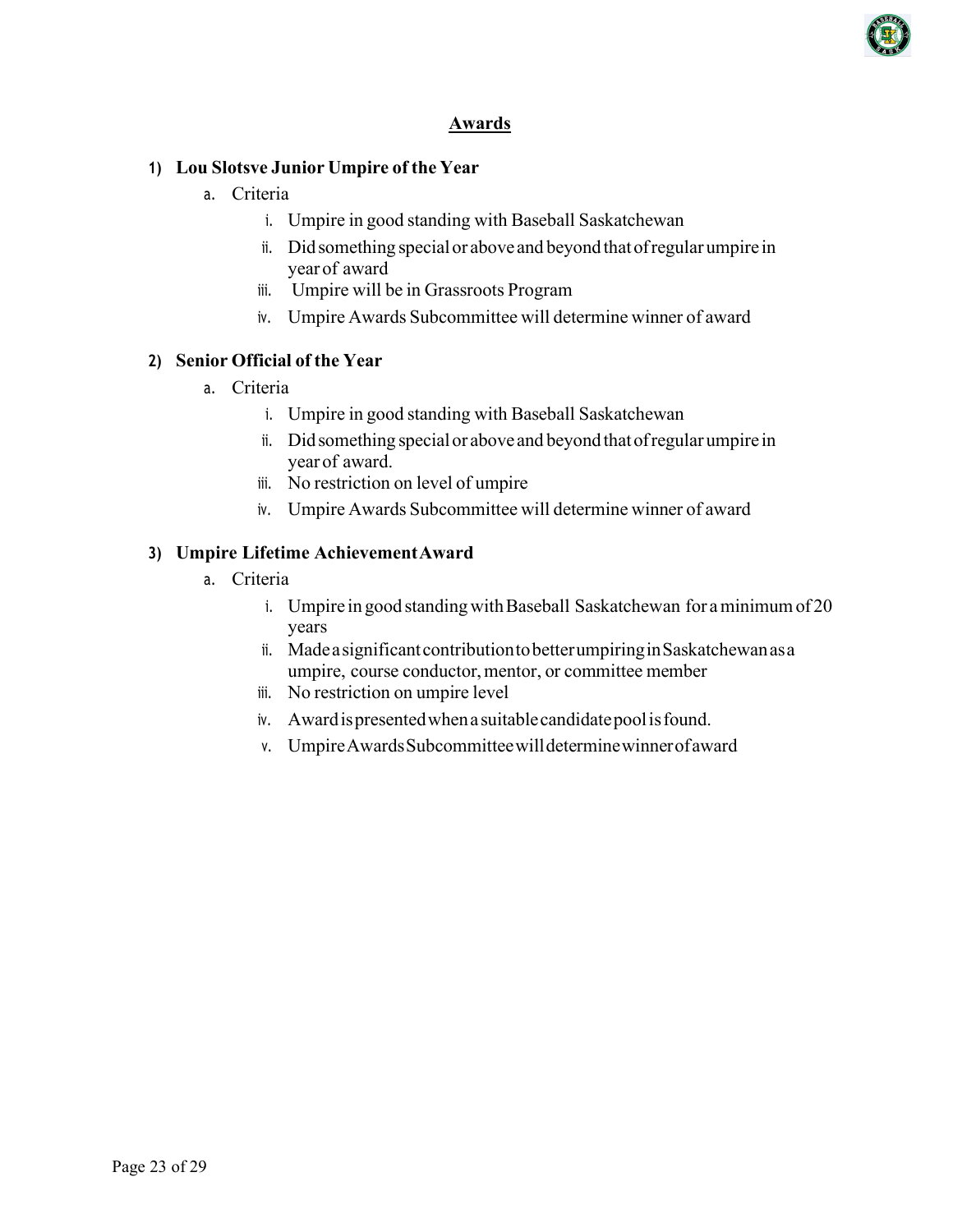

## **Course Conductors**

To obtain Course Conductor (CC) status, an umpire must:

- I. Be eighteen (18) years old or older during the calendar year
- II. Have attained Level 3 certification or higher within a province
- III. Be recommended to attend a Caravan by his Provincial Supervisor of Umpires Successfully complete all requirements of a Baseball Canada Caravan and obtain a minimum rating of Emerging in all components of the core curriculum

### **Course Conductor Qualification**

ACourseConductor candeliverLevel1,2and3clinics, aswell assupervise andevaluate Level 1, 2 and 3 umpires provincially. A Course Conductor at an Emerging level can only deliver Level 1 and 2 provincial clinics, and may not supervise or evaluate.

### **Inactive Course Conductor Status**

If the Provincial Supervisor of Umpires, in consultation with the Instructor Development Portfolio Lead, determines that a Course Conductor has not met the Ongoing Development Program requirements outlined in 4.6 – Course Conductor Ongoing Development Program, such Course Conductor shall be considered inactive. In exceptional or extenuating circumstances, the Provincial Supervisor of Umpires and the Instructor Development Portfolio Lead may agree to waive any of these requirements. If declared inactive, a Course Conductor may not deliver clinics or supervise and evaluate umpires. Active status can be reinstated through either:

- I. Successful completion of the Ongoing Development Program within one (1) year of becoming inactive. An inactive Course Conductor may be assigned to deliver a clinic for the purpose of being evaluated in the Ongoing Development Program,
- II. Successful completion of a subsequent Baseball Canada Caravan.

### **Senior Course Conductor Advancement Program**

The goal of the Senior Course Conductor Advancement Program is to develop successful Senior Course Conductors (SCC) with the appropriate skills to instruct at national umpire clinics and to supervise and evaluate umpires both provincially and nationally.

A Course Conductor who meets the eligibility criteria of a senior course conductor shall notify the Provincial Supervisor of Umpires of his desire to enter the Senior Course Conductor Advancement Program. This candidate is required to successfully complete all of the following within two (2) years of entering the Senior Course Conductor Advancement Program in order to obtain SCC status:

### **Online Component**

The candidate must successfully complete an online SCC training course as set by the Instructor Development Portfolio. This course shall include the following components:

i. Forms used during a Baseball Canada Championship

ii.Review of proper pedagogical skills used by a SCC during evaluations and taught during the Baseball Canada Caravan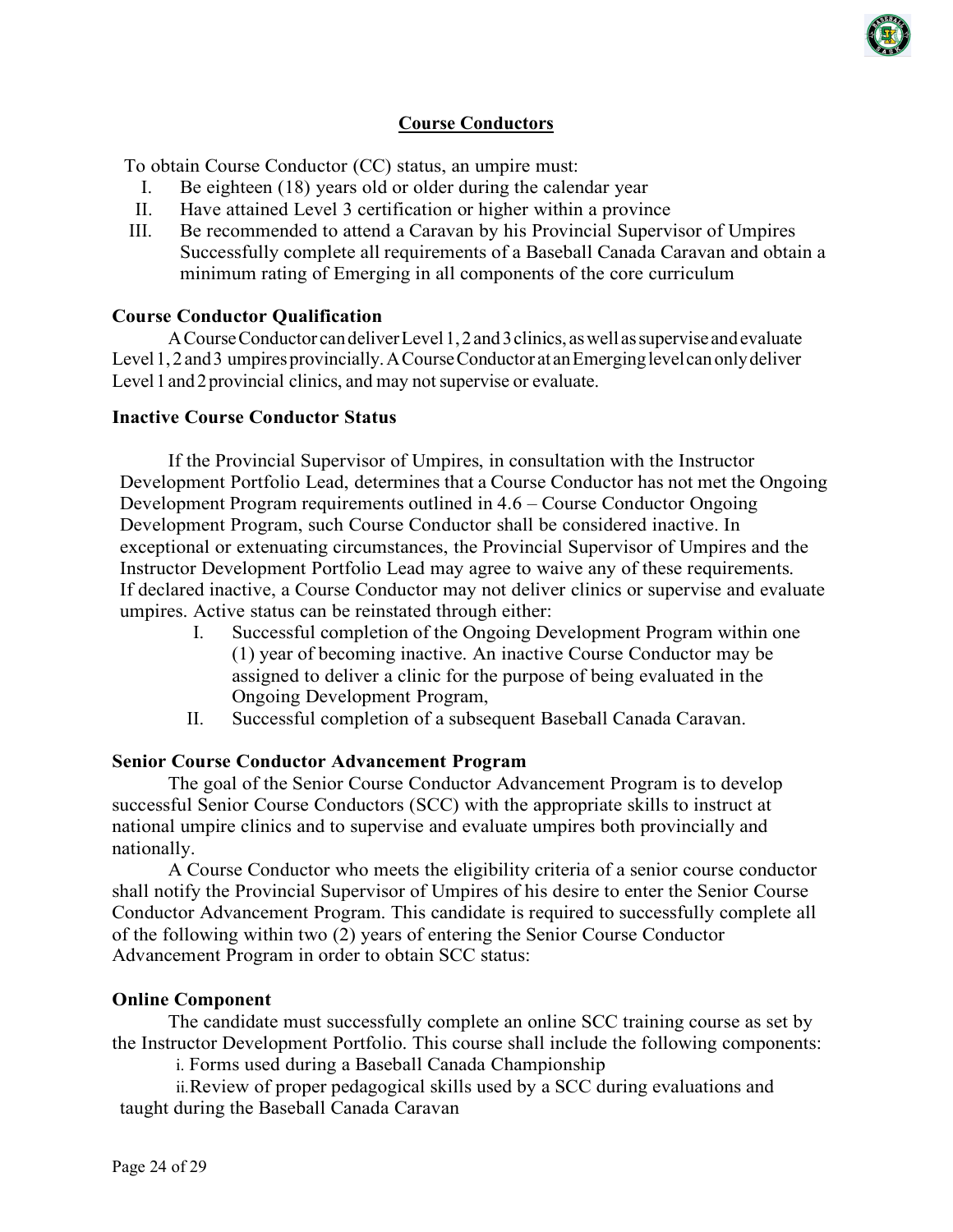

iii. Additional modules as defined by the Instructor Development Portfolio Lead, which may include conducting game evaluations, note-taking, leading debriefings, etc.

iv. Final assessment

## **Practicum Component**

The candidate must co-supervise two (2) provincial tournaments with an active Master Course Conductor (MCC) mentor or SCC mentor with Championship Supervisor experience. The following criteria shall be in place for the practicum component:

- The mentor must be a different person at each of the two (2) tournaments. In exceptional or extenuating circumstances, the Instructor Development Portfolio Lead may waive this requirement at the request of the candidate or the Provincial Supervisor of Umpires.
- The mentor must be an active CC as well as having been a Supervisor or Lead Supervisor at a Baseball Canada Championship and in good standing with the Supervisor and Evaluation Portfolio
- The umpiring during the tournament can be in either the two or three umpire system Each tournament must consist of at least two (2) calendar days (can be split over multiple weekends or non-consecutive days)
- The candidate must be exposed to, and complete, game evaluations and debriefings under the mentor's guidance and supervision
- The mentor must complete an evaluation form provided by the Instructor Development Portfolio indicating the candidate was successful in this component
- No tournament supervised by a CC prior to becoming eligible to enter this program will count towards completion of this component

## **Leadership Component**

The candidate must successfully complete leadership experience within his province in consultation with the Provincial Supervisor of Umpires. Examples could include:

- Teaching at a Level 4 clinic (if eligible)
- Development or contributions towards a provincial grassroots program Mentorship of umpires within the province
- Creation and/or maintenance of curriculum within the province
- Creation and/or maintenance of provincial websites or social media
- Creation and/or maintenance of provincial newsletters for umpires Significant involvement in Level 3 clinics within the province

The candidate must complete a Leadership Experience form, documenting the experience. The Provincial Supervisor of Umpires shall indicate whether the CC was successful or unsuccessful in this component.

**Notes:**

**Being an active umpire or instructing clinics within the province does not satisfy this component Should the Provincial Supervisor of Umpires indicate that the candidate was unsuccessful in the Leadership Component, the candidate can appeal to the Instructor Development Portfolio Lead. The Instructor Development Portfolio Lead, in consultation with the portfolio sub-committee, will make a final decision as to whether this component has been met.**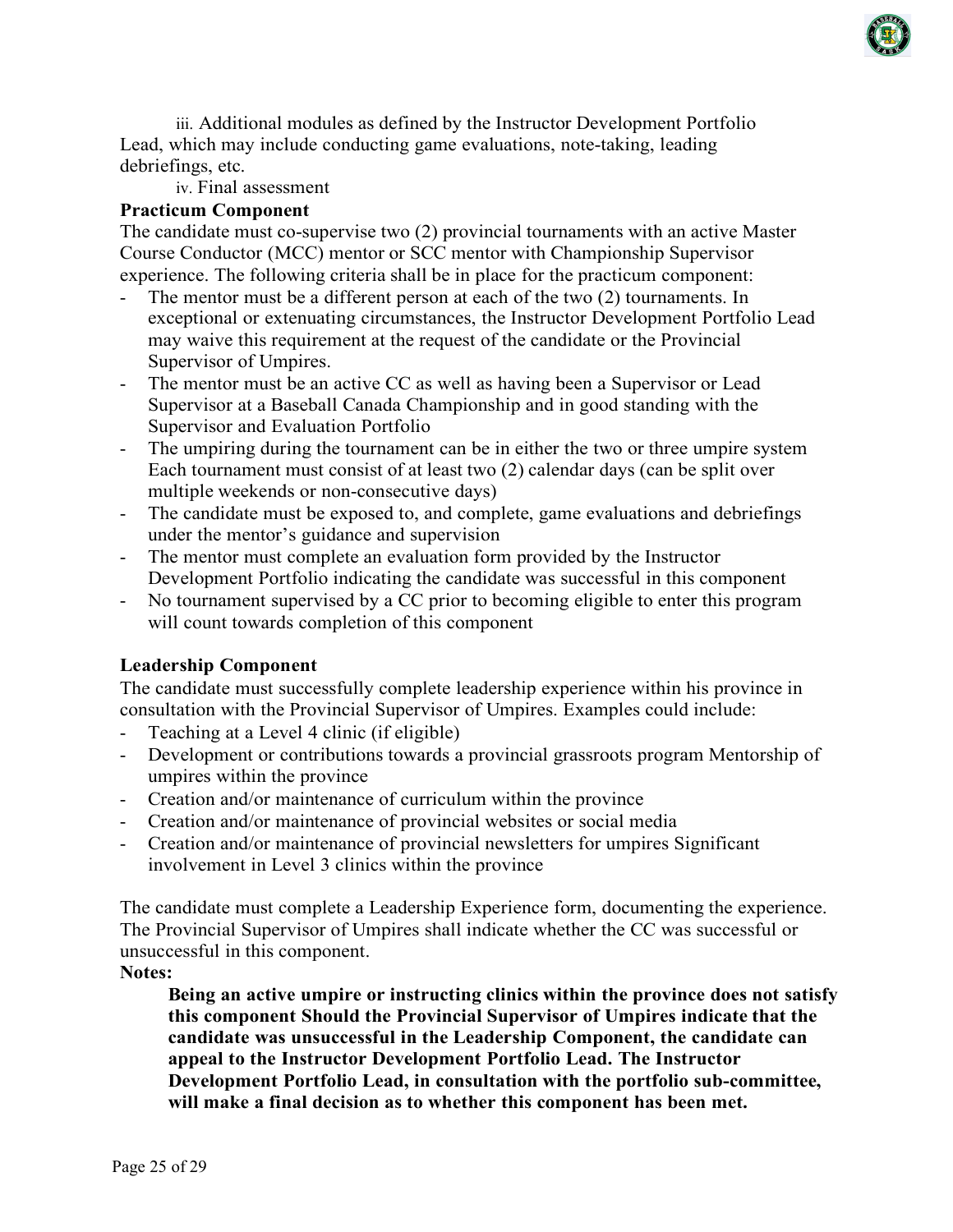

## **DISCIPLINARY POLICIES AND PROCEDURES**

### PREAMBLE

- 1. The Baseball Saskatchewan Umpires' Committee is committed to the development of amateur officiating and the establishment of cordial and respectful relationships among the entire baseball community.
- 2. Membership as a Baseball Saskatchewan Umpire may provide many benefits and privileges. At the same time, members are expected to fulfill certain responsibilities and obligations, including but notlimited to, complying with the Code of Conduct, policies, rules, and regulations
- 3. The Baseball Saskatchewan Code of Conduct (Attachment A) identifies the standard of behavior, which is expected of Baseball Saskatchewan Umpires. Members who fail to meet this standard will be subject to the disciplinary sanctions identified within this policy.

APPLICATION

- 4. This policy applies to all members who have achieved official and recognized status and may include working umpires, appointed evaluators, supervisors, or instructors.
- 5. This policy applies to disciplinary matters that may occur during the course of any Baseball Saskatchewan business, which may pertain to umpires. This may include, but is not limited to, national championships and international events.
- 6. Disciplinary matters arising within the business, activities, or events of provincial/territorial baseball associations shall be dealt with using the disciplinary policies and mechanisms of such organizations.

## **DISCIPLINARY PROCEDURES**

### **Minor Infractions**

7. Examples of minor infractions are shown in AttachmentB. SANCTIONS – MINOR INFRACTIONS

- 8. The following disciplinary sanctions may be applied, singly or in combination, for minor infractions:
	- a) Verbal reprimand;
	- b) Written reprimand to be placed in individual's dossier;
	- c) Verbal apology given by the offender;
	- d) Written apology signed by the offender;
	- e) Suspension from a portion of or entire current competition; and
	- f) Other sanctions as may be considered appropriate for

the offense. Major Infractions

- 9. Examples of major infractions are shown in Attachment B. When a major infraction is deemed to have occurred a hearing must be held. Participants at the hearing shall include, but are not limited to:
	- a) The alleged offender;
	- b) The Supervisor and/or the Assistant Supervisor of the championship;
	- c) The appointed Baseball Saskatchewan representative of the championship;
	- d) Any witnesses necessary to confirm or rebut the allegations/incident in question; and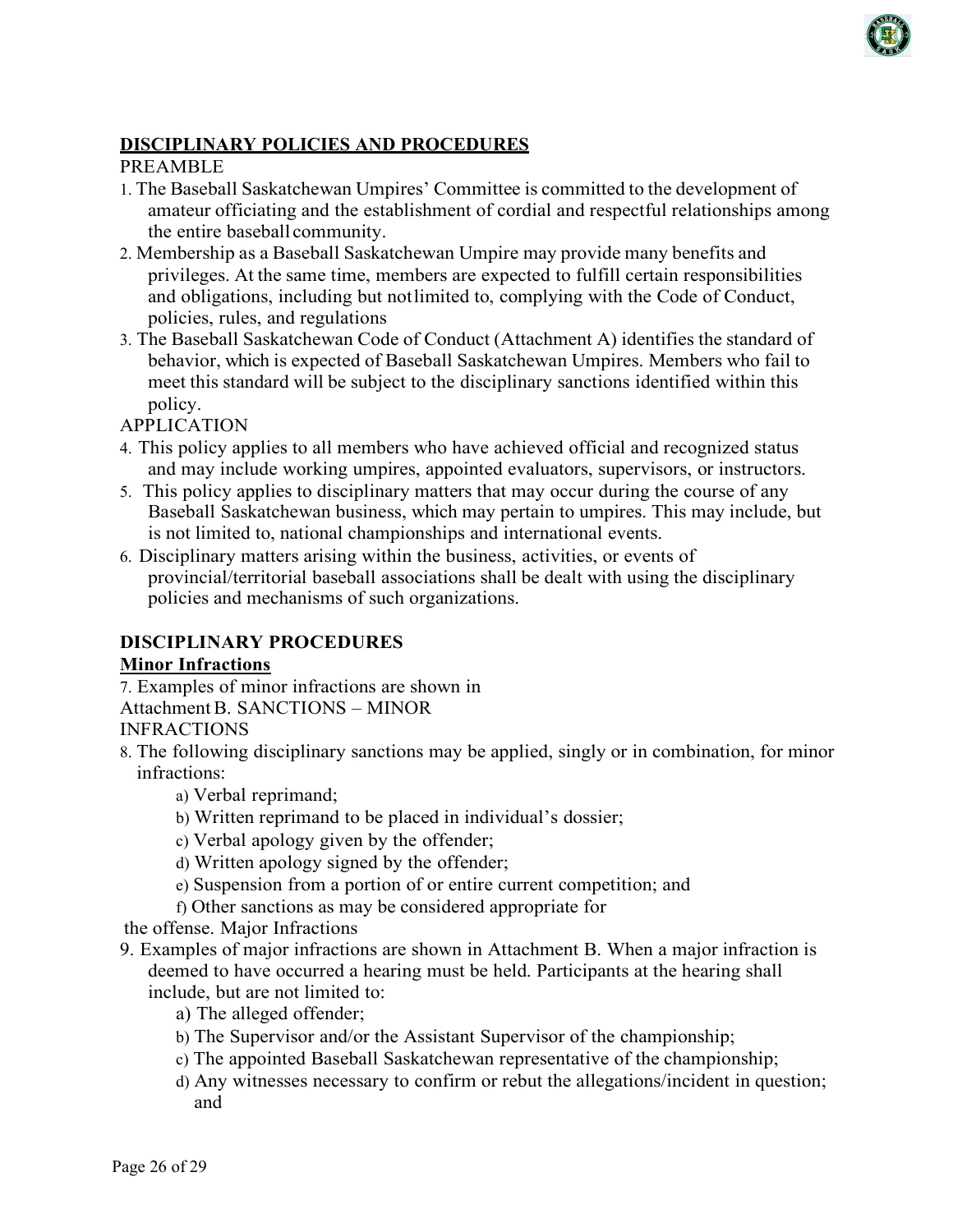

e) Any other individual(s) deemed appropriate by Baseball Saskatchewan.

- 10. The purpose of the hearing is to gather as much information as possible regarding the incident and to allow the alleged offender to provide any pertinent defense or explanation for the alleged infraction. It is imperative that detailed documentation of the hearing is kept.
- 11. The hearing may be waived in cases where the alleged offender acknowledges and does not dispute the facts of the incident. In this situation, the offender will be required to sign written documentation acknowledging the accuracy of the facts and indicating that he/she has waived the right to an oral or written submission at the hearing. The action of the umpire signing the waiver does not constitute an admission of guilt but rather an admission of the facts as documented.
- 12. If the alleged offender chooses not to participate in the hearing, or sign documentation acknowledging the facts, the hearing shall proceed. Documentation of the hearing events must still be forwarded to the Baseball Saskatchewan office within seven days of the completion.

## **SANCTIONS – MAJOR INFRACTIONS**

- 13. The Baseball Saskatchewan Umpires' Committee, after review, may recommend the following sanctions singly, or in combination, for major infractions:
	- a) Written reprimand to be placed in individual's dossier;
	- b) Written apology signed by the offender;
	- c) Suspension from certain Baseball Saskatchewan/Canada events, which may

include suspension from the current competition or from future competitions; d) Suspension from certain or all Baseball Saskatchewan/Canada activities (i.e.

competing, coaching, or officiating) for a designated period of time;

e) Expulsion from Baseball Saskatchewan/Canada; and

f) Other sanctions as may be considered appropriate for the offense.

#### APPEALS

14. Except where otherwise provided, an appeal of any disciplinary matter will be done with the Appeals Committee of Baseball Saskatchewan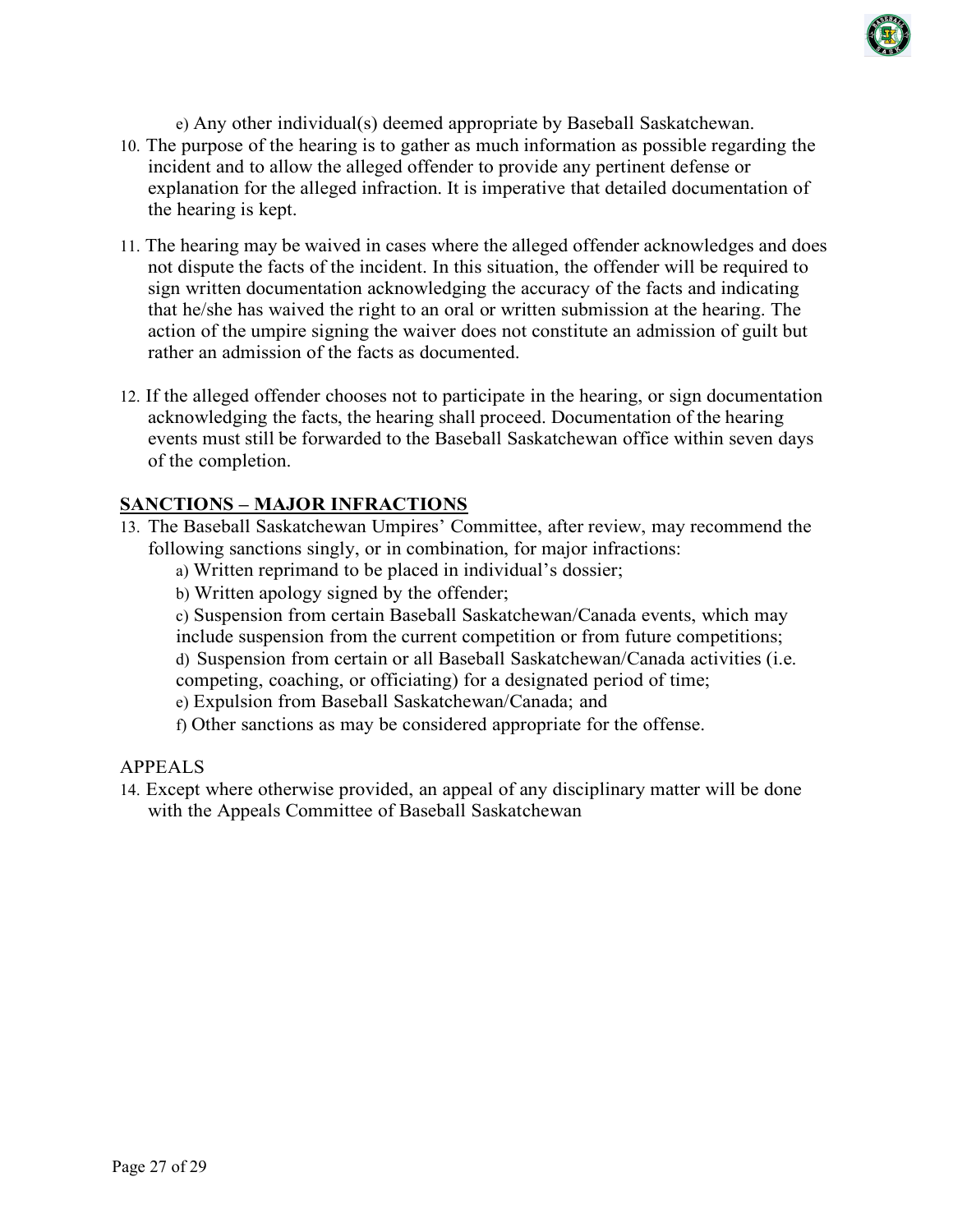

## **ATTACHMENT A**

## **CODE OF CONDUCT FOR BASEBALL SASKATCHEWAN UMPIRES**.

Members may be subject to sanctions according to Baseball Saskatchewan Umpires' Disciplinary Policy for engaging in any of the following behavior:

- A) Not complying with the rules, regulations or policies of Baseball Saskatchewan, as adopted and amended from time to time:
- B) Deliberately disregarding the Rules of Baseball as amended from time to time;
- C) Wagering, betting, or engaging in any game of chance related to the outcome of, or any facet thereof, any baseball game in which that umpire may have influence on;
- D) Verbally or physically abusing participants, spectators, sponsors, or other officials;
- E) Showing disrespect to participants, spectators, sponsors, other officials, including the use of foul language and obscene of offensive gestures, or any act of insubordination;
- F) Using tobacco products on-field at any sanctioned competition;
- G) Failing to comply with the Baseball Umpire Dress Code, including the use of clothing, which violates any exclusivity agreements between Baseball Saskatchewan Umpires and suppliers.
- H) Any other unreasonable conduct which brings the game into disrepute, including but not limited to, abusive use of alcohol, non-medical use of drugs, etc.